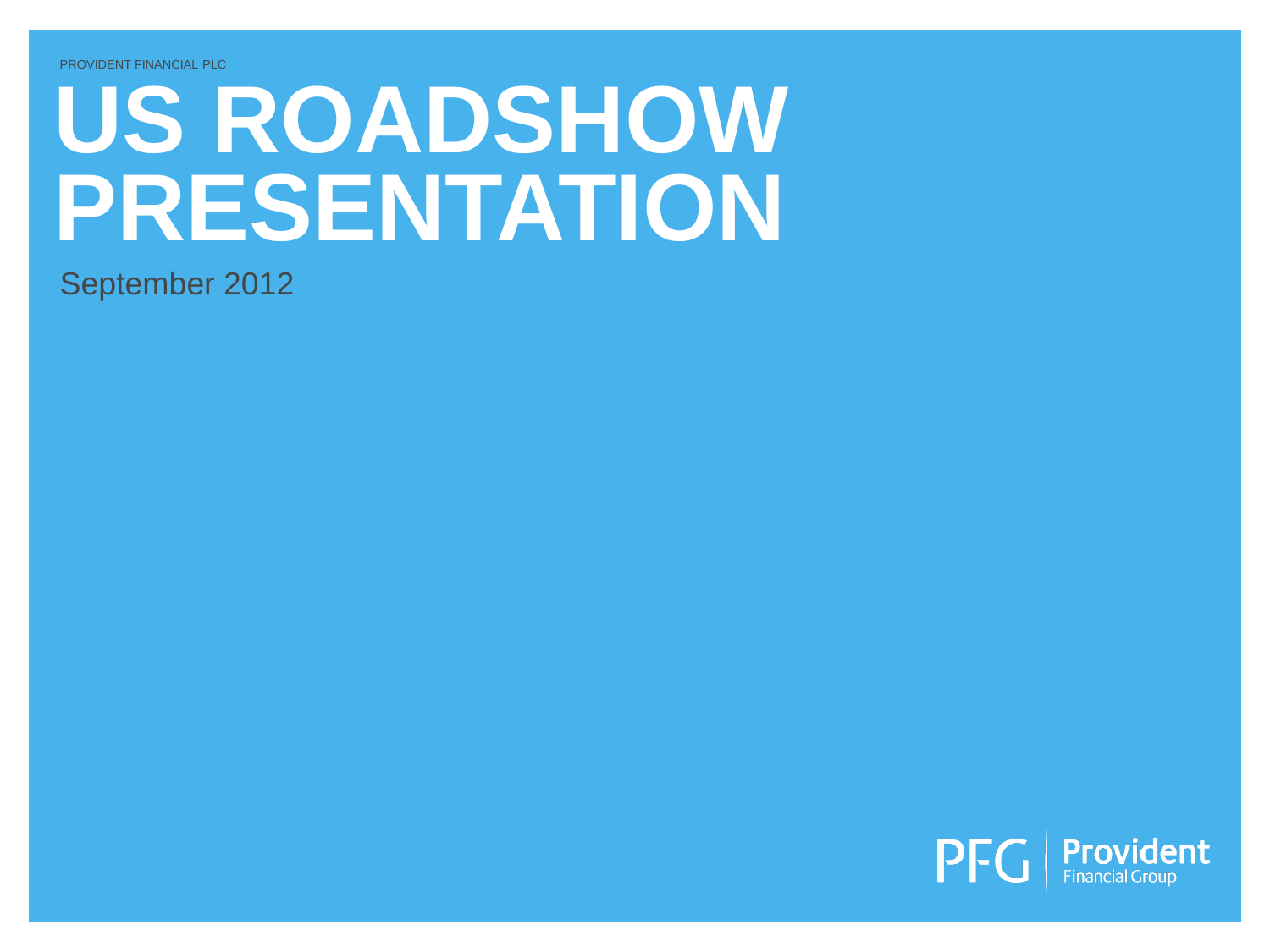## **Highlights**

#### **STRONG FIRST HALF PERFORMANCE**

- Profit before tax up 17.0% to £72.9m and EPS up 19.8% to 41.1p
- Interim dividend per share up 7.9% to 28.8p
- Stable Consumer Credit Division (CCD) performance in challenging market conditions
- Further strong growth and returns at Vanquis Bank from investment in customer acquisition programme
- Modest reduction in gearing to 3.1 times and group fully funded into 2015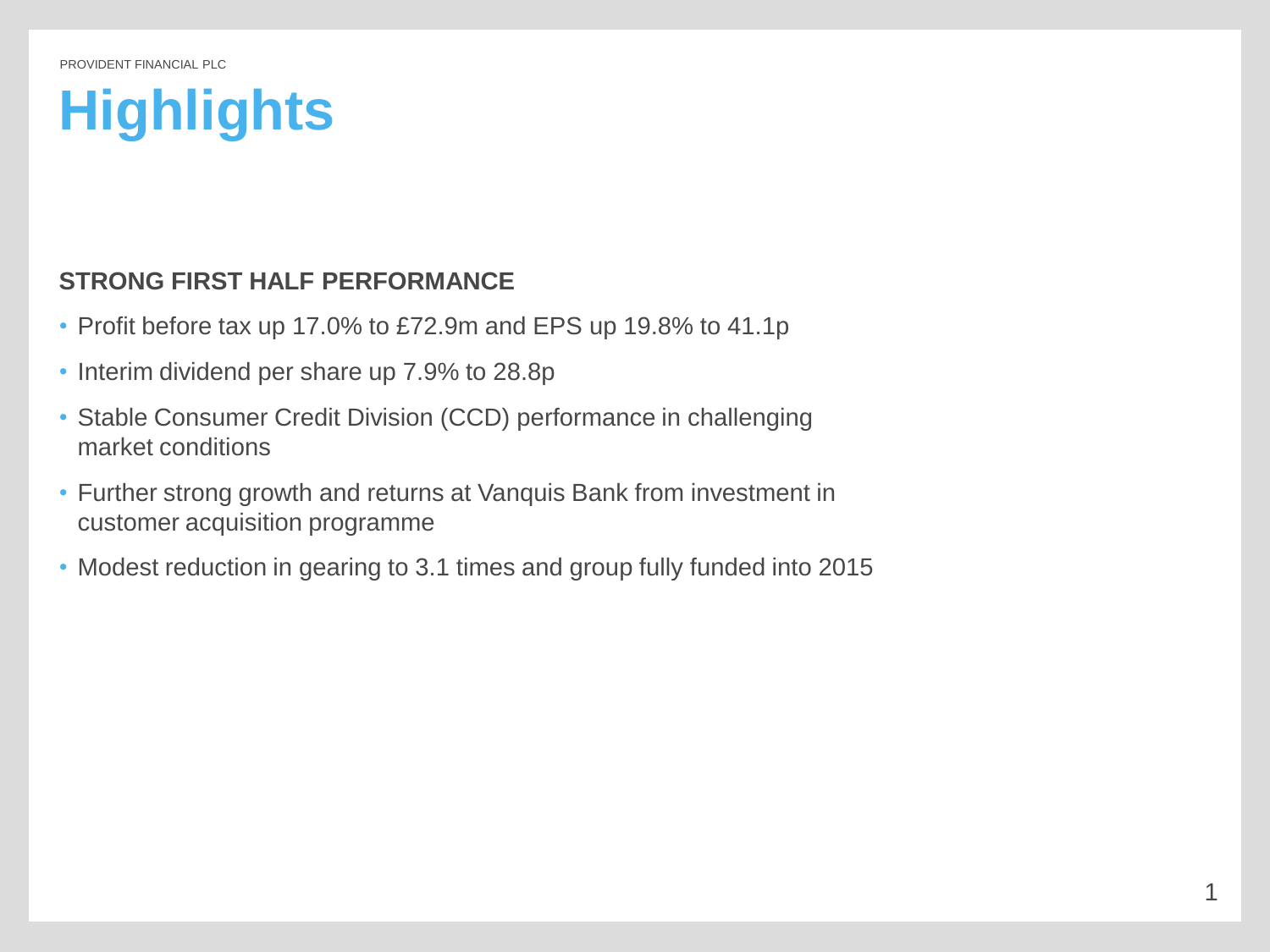## **Market conditions and business positioning – CCD**

#### **MARKET CONDITIONS**

- Competitive landscape unchanged
- Modest increase in household average weekly earnings
- Household disposable incomes under pressure from price inflation, particularly winter utility bills
- Relatively cautious agent and customer behaviour is moderating the demand for credit
- Continuing rise in casual, temporary and parttime employment

#### **BUSINESS POSITIONING**

- Continuing tight credit standards have reinforced credit quality and moderated growth
- Heavy focus of field capacity on collections through early months of 2012
- Strong emphasis on operational and cost efficiency
- Modest uplift in sales and marketing spend from June
- Further progress in enhancing geographic footprint of the business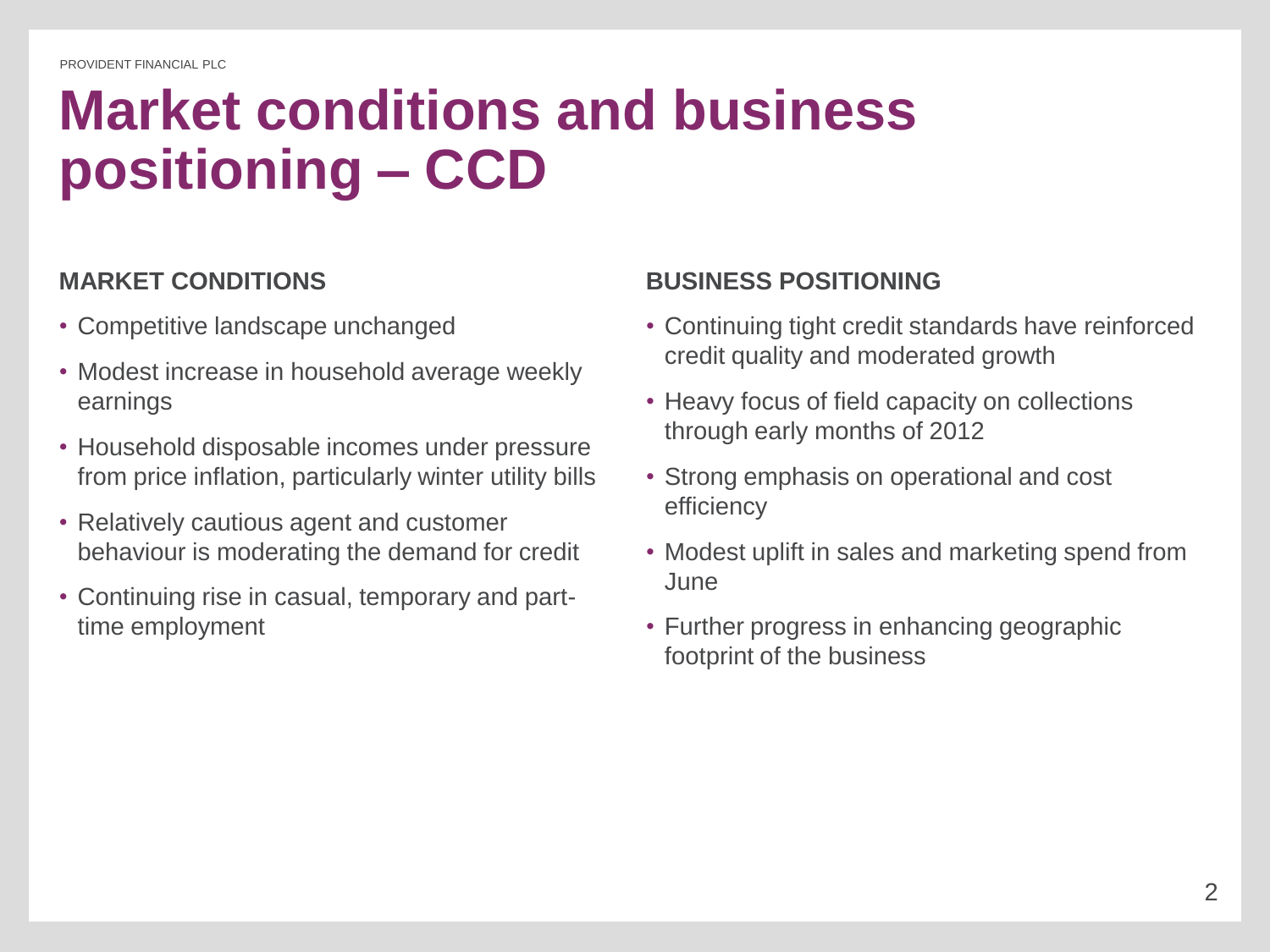## **Market conditions and business positioning – Vanquis Bank**

#### **MARKET CONDITIONS**

- Vanquis Bank remains the most active participant in the underserved non-standard credit card market
- Some increased activity from SAV and Capital One in non-standard segment
- Strong flow of applications from both direct mail and internet channels
- Backdrop of stable UK employment market

#### **BUSINESS POSITIONING**

- No change to tight underwriting and credit line increase criteria which are supporting record low delinquency and above target returns
- Higher growth from increased investment in direct mail programme
- Credit standards will remain unchanged due to uncertain outlook for employment market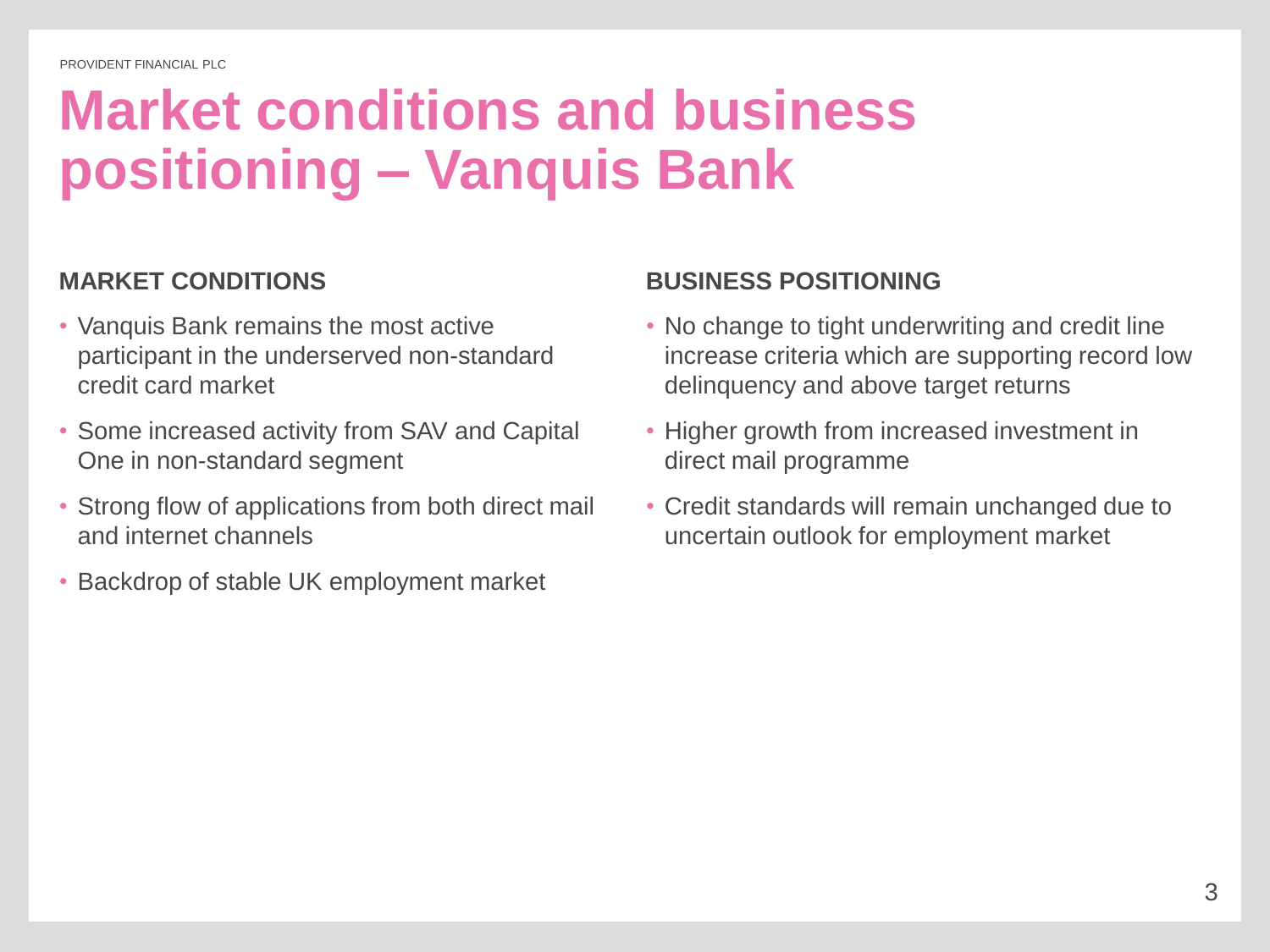### **Group – Profit before tax**

| 6 months ended 30 June             | 2012<br>£m | 2011<br>£m               | Change<br>£m |
|------------------------------------|------------|--------------------------|--------------|
| <b>CCD</b> (Home-collected Credit) | 50.4       | 50.2                     | 0.2          |
|                                    |            |                          |              |
| Vanquis Bank                       |            |                          |              |
| $- UK$                             | 29.4       | 17.6                     | 11.8         |
| - Poland                           | (1.2)      | $\overline{\phantom{a}}$ | (1.2)        |
| <b>Total Vanquis Bank</b>          | 28.2       | 17.6                     | 10.6         |
|                                    |            |                          |              |
| Central:                           |            |                          |              |
| - costs                            | (5.5)      | (4.9)                    | (0.6)        |
| - interest payable                 | (0.2)      | (0.6)                    | 0.4          |
| Total central                      | (5.7)      | (5.5)                    | (0.2)        |
|                                    |            |                          |              |
| Profit before tax                  | 72.9       | 62.3                     | 10.6         |
|                                    |            |                          |              |
| Basic earnings per share           | 41.1p      | 34.3p                    | $+19.8%$     |
| Interim dividend per share         | 28.8p      | 26.7p                    | $+7.9%$      |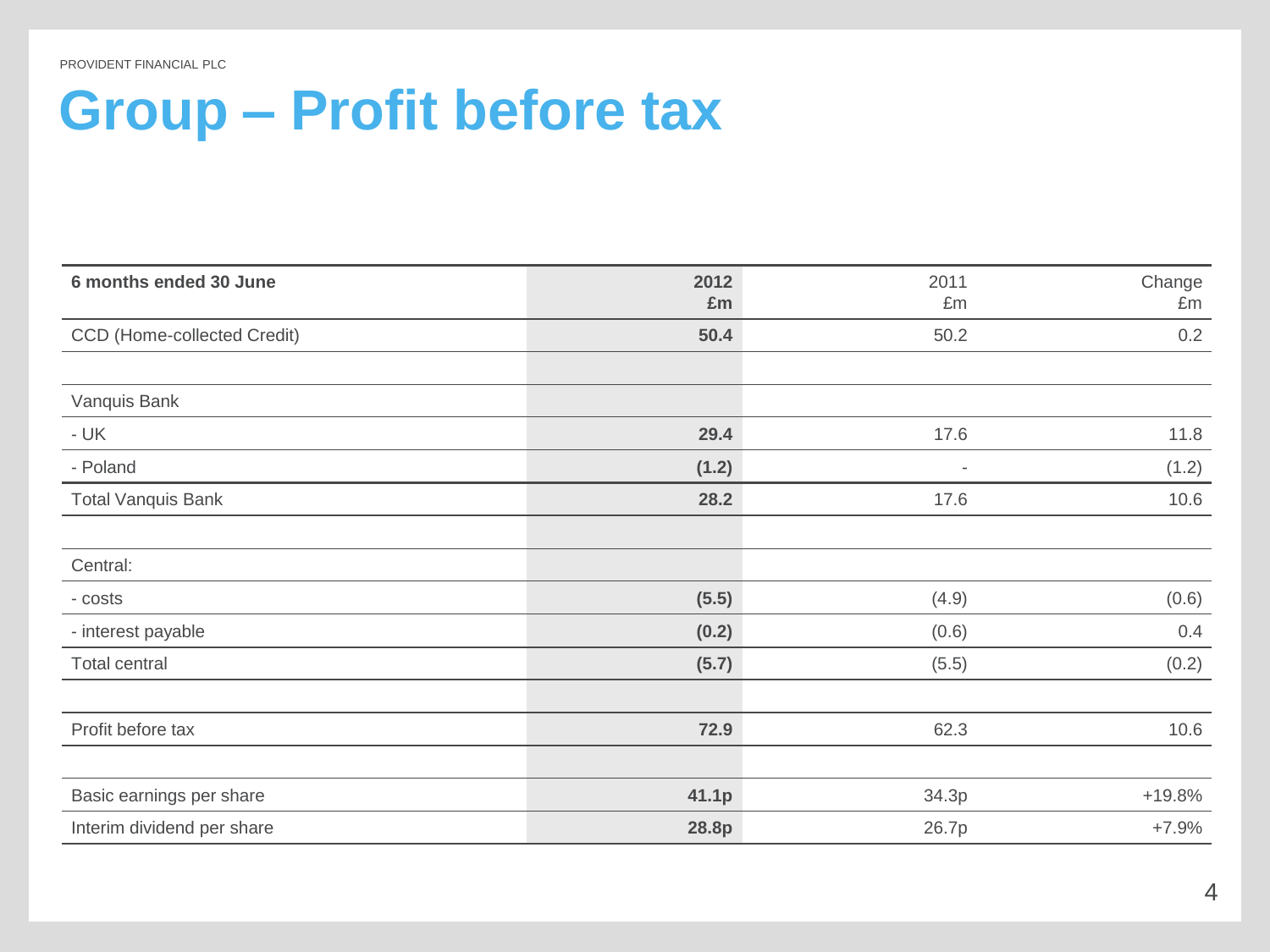#### **Home-collected Credit – Income statement**

| 6 months ended 30 June            | 2012<br>£m | 2011<br>£m | Change<br>$\frac{0}{0}$ |
|-----------------------------------|------------|------------|-------------------------|
| Customer numbers ('000)           | 1,771      | 1,803      | $(1.8\%)$               |
| Period-end receivables            | 787.8      | 785.5      | 0.3%                    |
| Average receivables               | 783.5      | 784.3      | $(0.1\%)$               |
|                                   |            |            |                         |
| Revenue                           | 351.8      | 350.2      | 0.5%                    |
| Impairment                        | (135.4)    | (130.1)    | $(4.1\%)$               |
| Revenue less impairment           | 216.4      | 220.1      | $(1.7\%)$               |
| Annualised revenue yield*         | 89.2%      | 89.4%      |                         |
| Annualised impairment % revenue** | 32.8%      | 31.2%      |                         |
| Costs                             | (143.3)    | (146.7)    | 2.3%                    |
| Interest                          | (22.7)     | (23.2)     | 2.2%                    |
| Profit before tax                 | 50.4       | 50.2       | 0.4%                    |

\* Revenue as a percentage of average receivables for the 12 months ended 30 June

\*\* Impairment as a percentage of revenue for the 12 months ended 30 June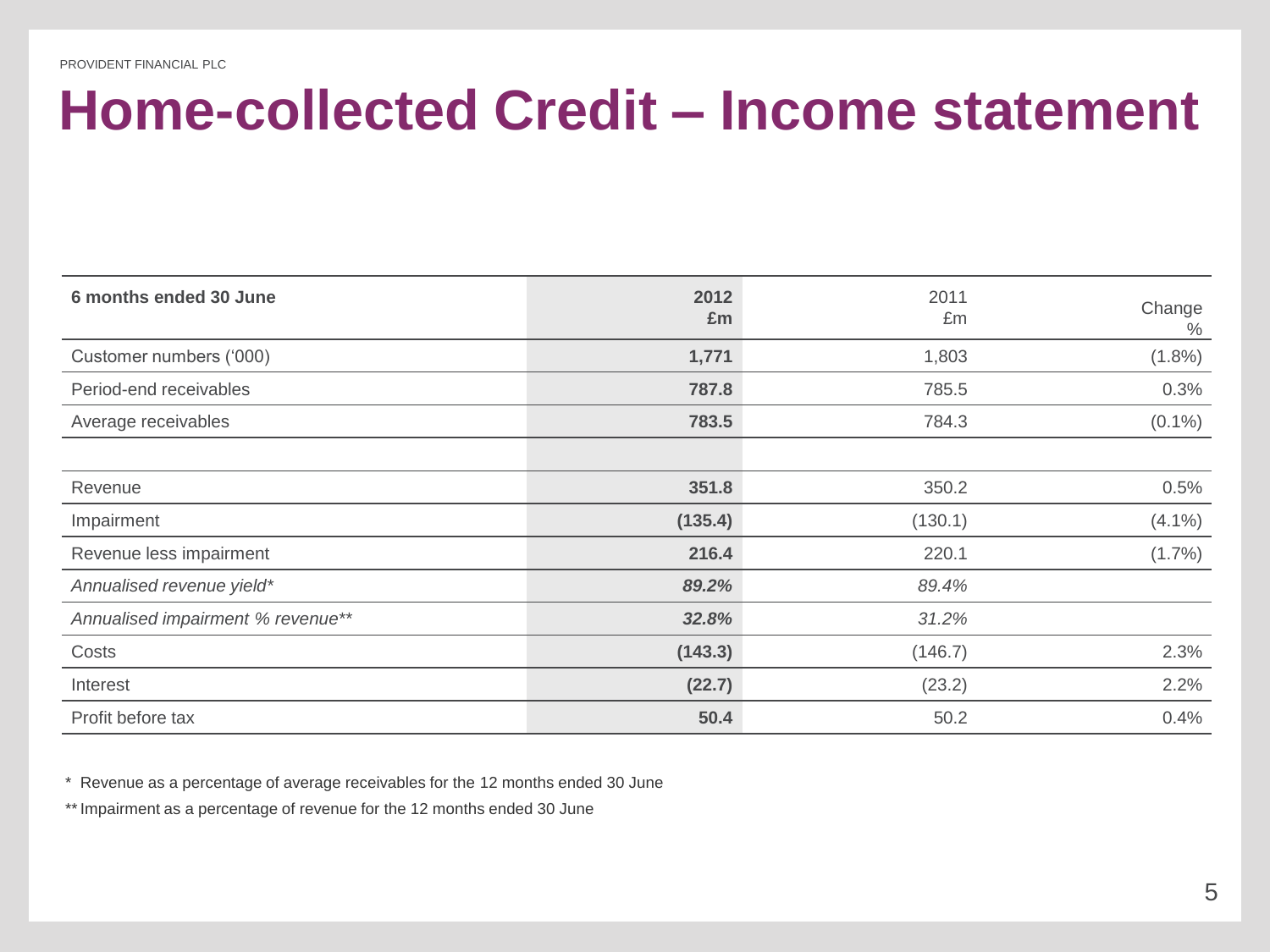### **Home-collected Credit – Revenue yield**



2011 reflecting increased focus on serving good-quality existing customers who tend to be served with slightly longer term products

• Revenue yield moderated during first half of

- Consistent mix of business over last 18 months has resulted in a stable yield
- Yield not expected to change significantly through second half of 2012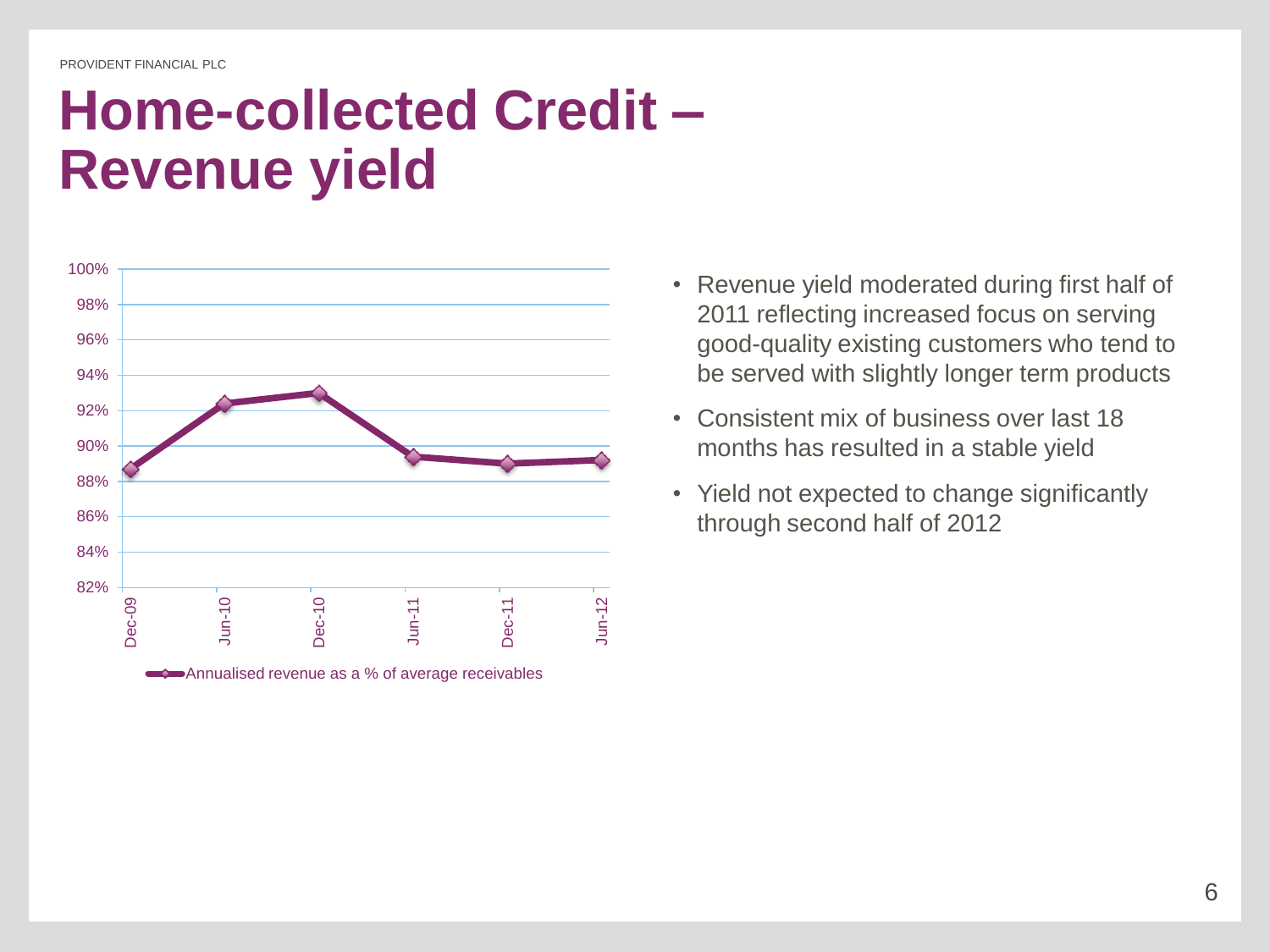### **Home-collected Credit – Impairment % revenue**



- Second quarter of 2011 benefited from improvement to arrears following enhancement to agent's commission scheme in April
- Consistent collections performance over past 12 months
- Collections performance and impairment rates are expected to remain stable through second half of 2012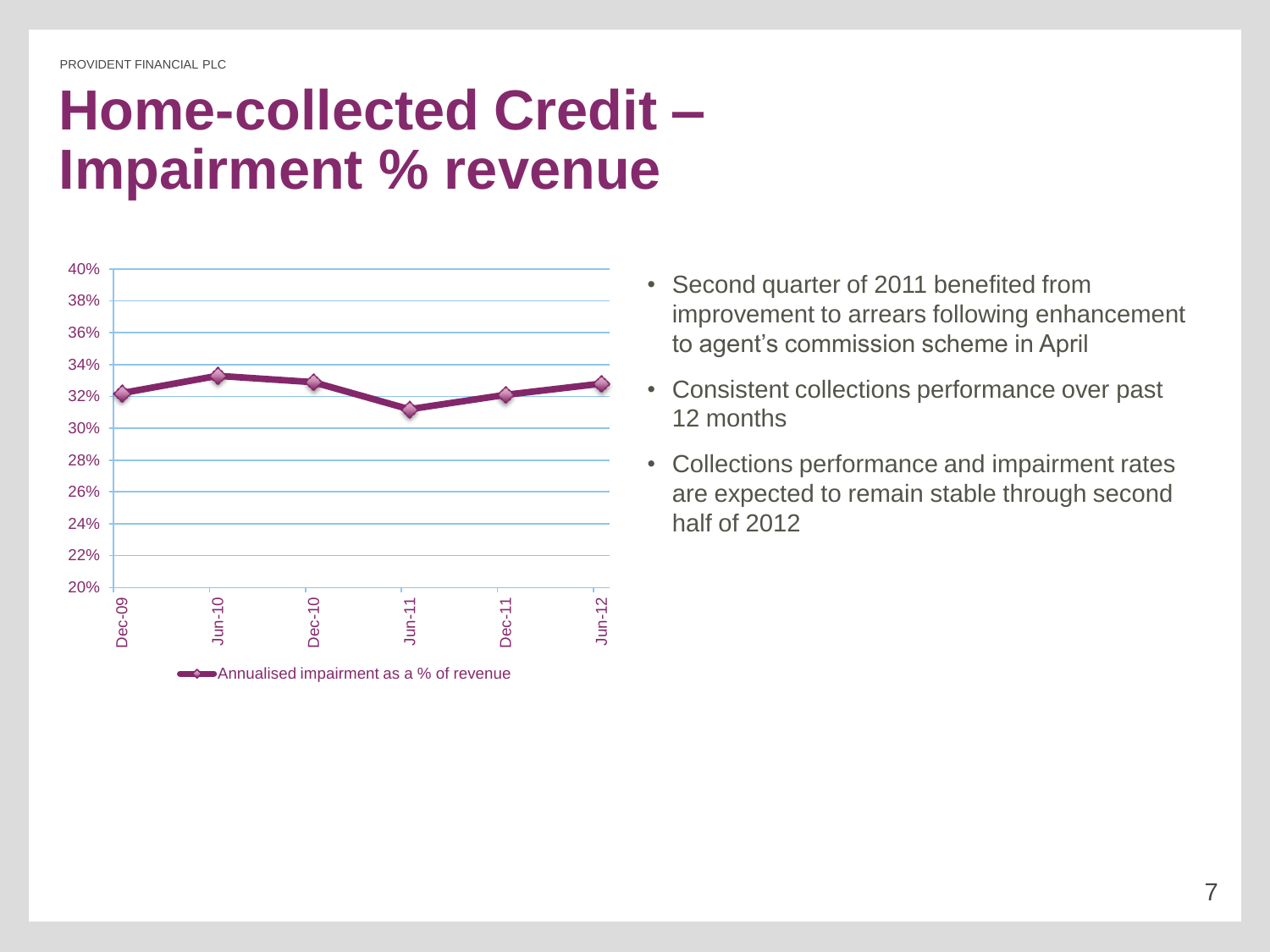## **Home-collected Credit – Impairment policy**

- Based on last 12 weeks payment performance
- Loans deemed impaired if more than 1 contractual weekly payment missed in previous 12 weeks
- 95%+ provision against loans for which no payment received in last 12 weeks
- **Timely, realistic provisioning which has been applied consistently and reinforces the right behaviour amongst agents and employees**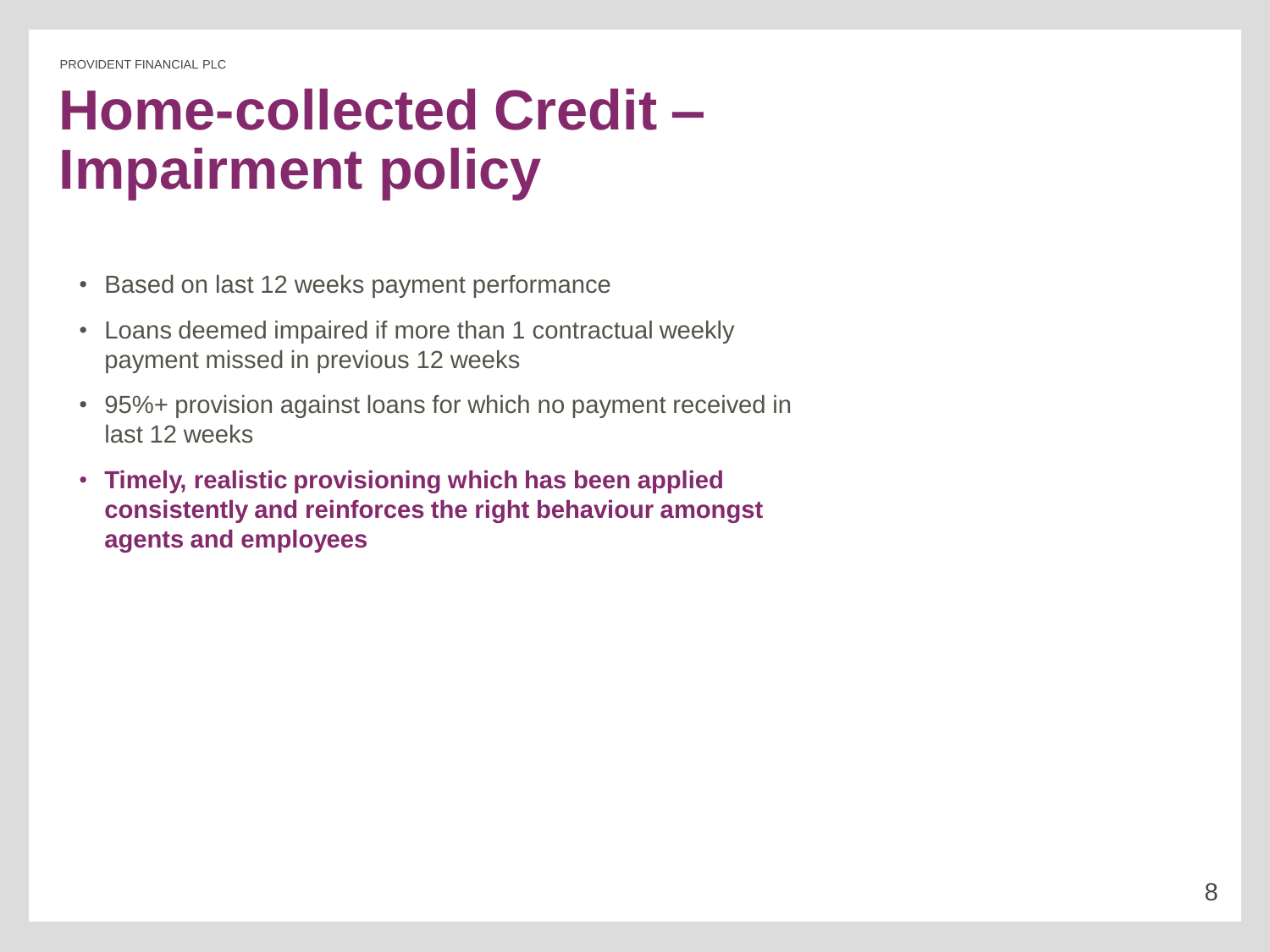### **Home-collected Credit – IFRS 7 disclosures**

| As at 30 June<br>% of receivables | 2012<br>$\frac{0}{0}$ | 2011<br>$\%$ |
|-----------------------------------|-----------------------|--------------|
| In order                          | 31.6                  | 31.6         |
| In arrears:                       |                       |              |
| - past due but not impaired       | 12.5                  | 11.8         |
| - impaired                        | 55.9                  | 56.6         |
| Total                             | 100.0                 | 100.0        |

- Based on contractual arrears
- Past due but not impaired includes customers who have missed 1 payment in last 12 weeks
- Stable year-on-year profile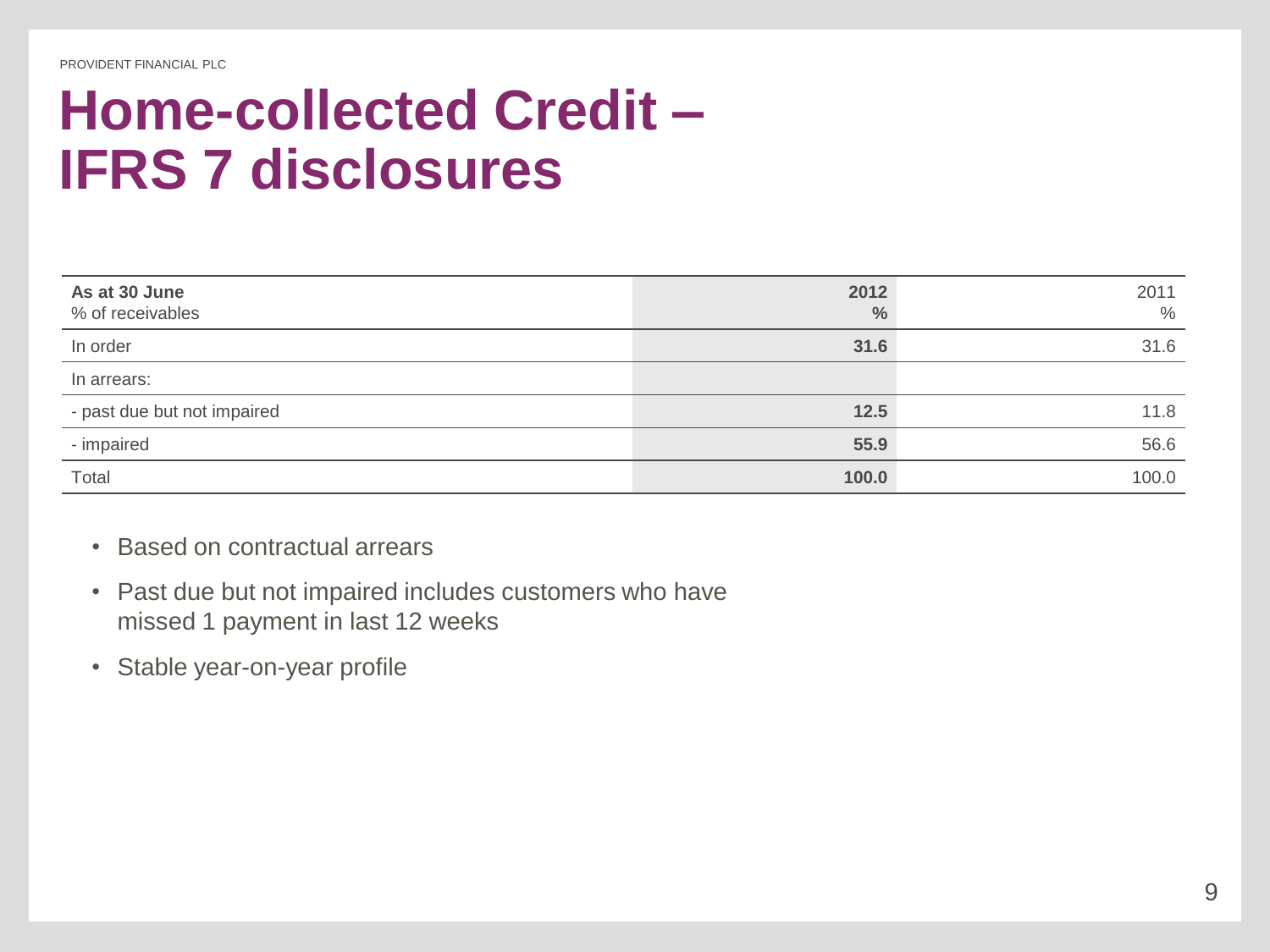## **Vanquis Bank (UK) – Income statement**

| 6 months ended 30 June            | 2012<br>£m | 2011<br>£m | Change<br>$\frac{0}{0}$ |
|-----------------------------------|------------|------------|-------------------------|
| Customer numbers ('000)           | 777        | 610        | 27.4%                   |
| Period-end receivables            | 525.1      | 380.1      | 38.1%                   |
| Average receivables               | 487.5      | 361.6      | 34.8%                   |
|                                   |            |            |                         |
| Revenue                           | 127.7      | 99.3       | 28.6%                   |
| Impairment                        | (45.6)     | (38.9)     | $(17.2\%)$              |
| Revenue less impairment           | 82.1       | 60.4       | 35.9%                   |
| Annualised risk-adjusted margin*  | 34.9%      | 34.7%      |                         |
| Annualised impairment % revenue** | 34.5%      | 37.2%      |                         |
| Costs                             | (40.5)     | (31.7)     | (27.8%)                 |
| Interest                          | (12.2)     | (11.1)     | $(9.9\%)$               |
| Profit before tax                 | 29.4       | 17.6       | 67.0%                   |

\* Revenue less impairment as a percentage of average receivables for the 12 months ended 30 June

\*\* Impairment as a percentage of revenue for the 12 months ended 30 June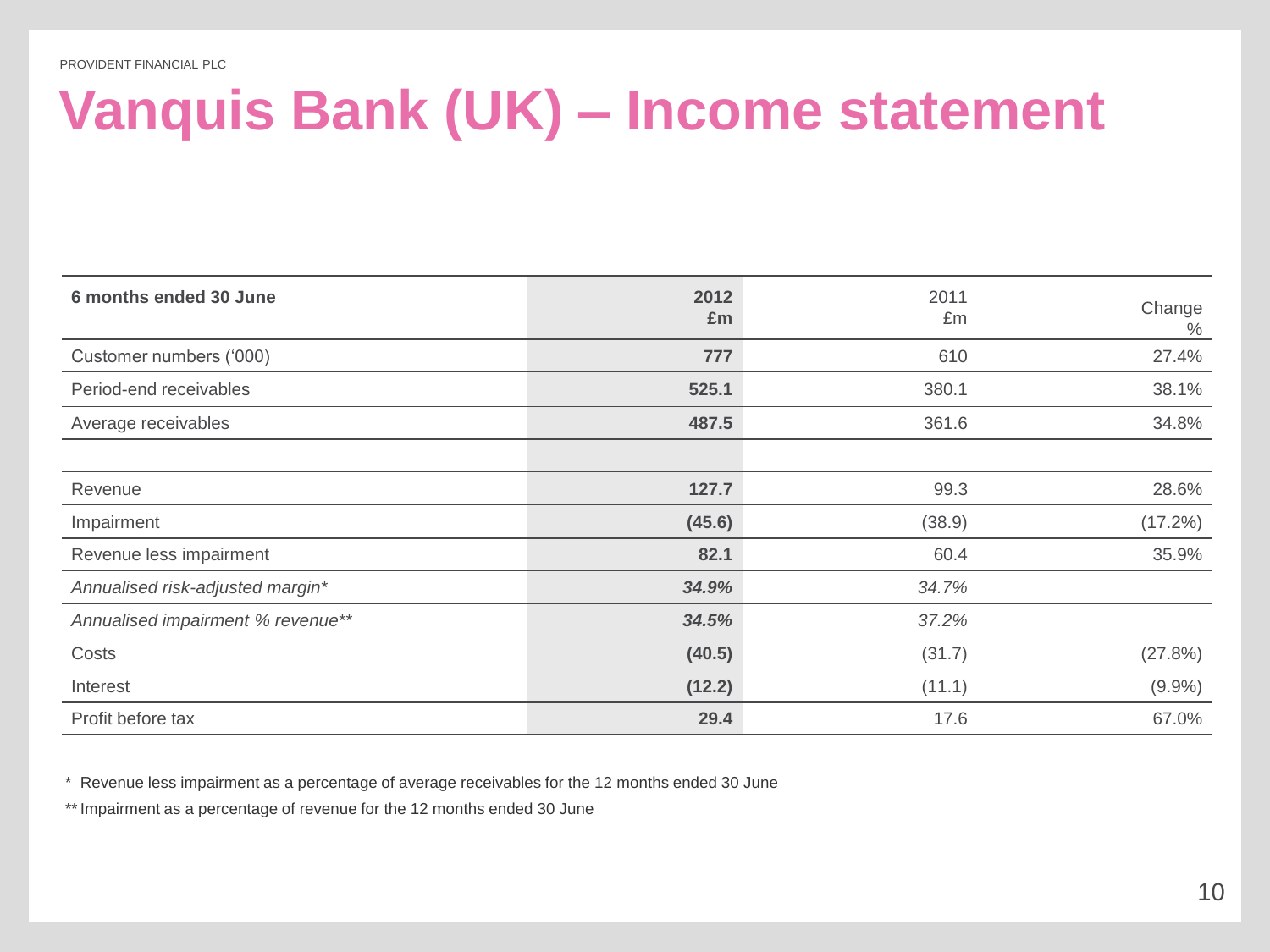## **Vanquis Bank (UK) – Above target risk-adjusted margin**



- Risk-adjusted margin inherently stable due to active management of:
	- Credit line utilisation to minimise contingent undrawn exposure ('low and grow')
	- Revenue yield through appropriate pricing for risk
- Risk-adjusted margin of 34.9% significantly above 30% minimum target due to:
	- Consistent application of tight credit standards which has driven up quality of receivables book
	- Stable UK employment market
- Underlying risk-adjusted margin approximately 33%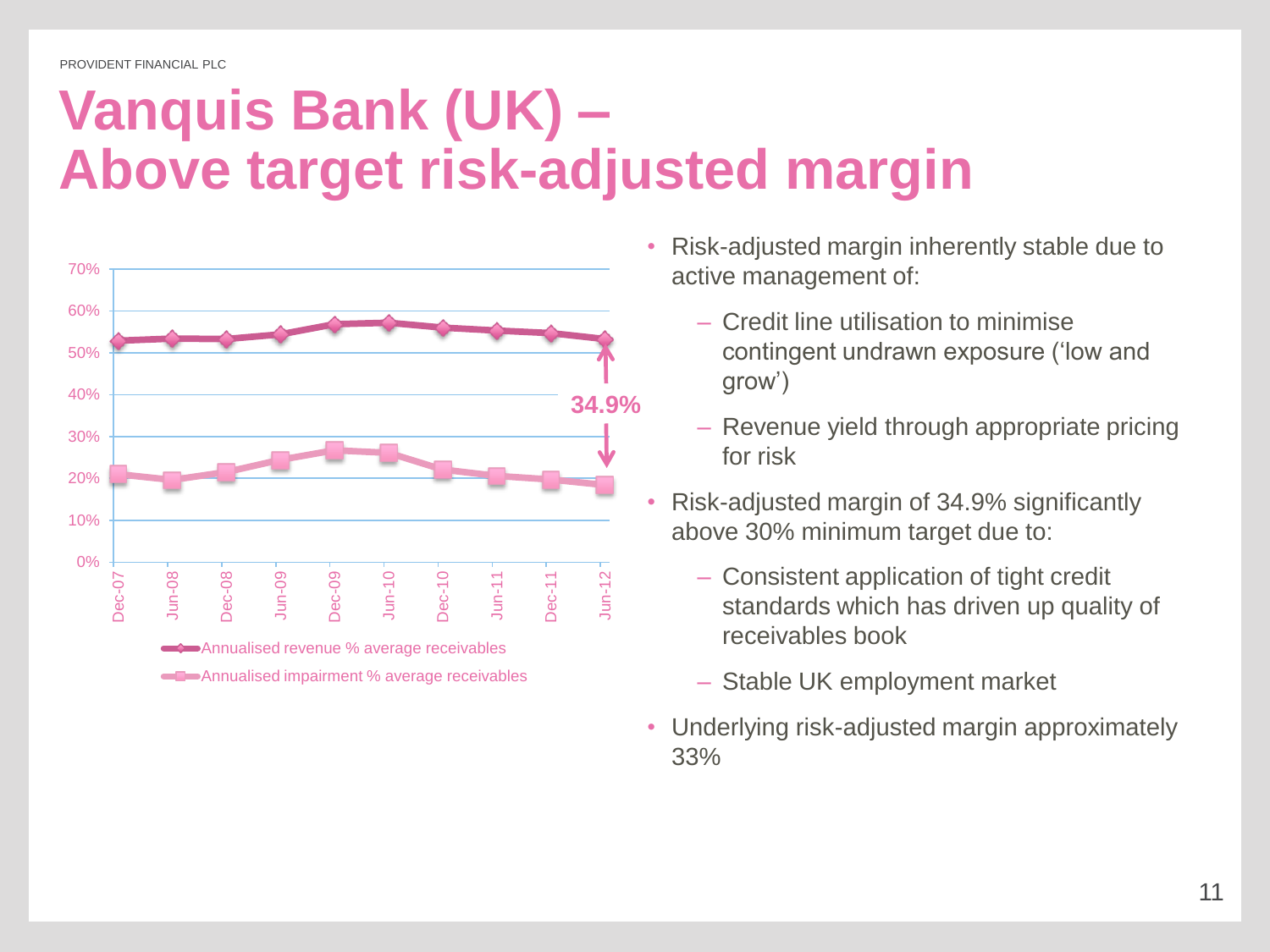## **Vanquis Bank – Impairment policy**

- Loans deemed to be impaired as soon as 1 contractual monthly payment is missed
- Provision of over 80% made against accounts that are 90 days in arrears\*
- **Realistic accounting policy applied consistently which is prudent when benchmarked against other card issuers**

\* Subject to estimated realisations from central/third party recovery processes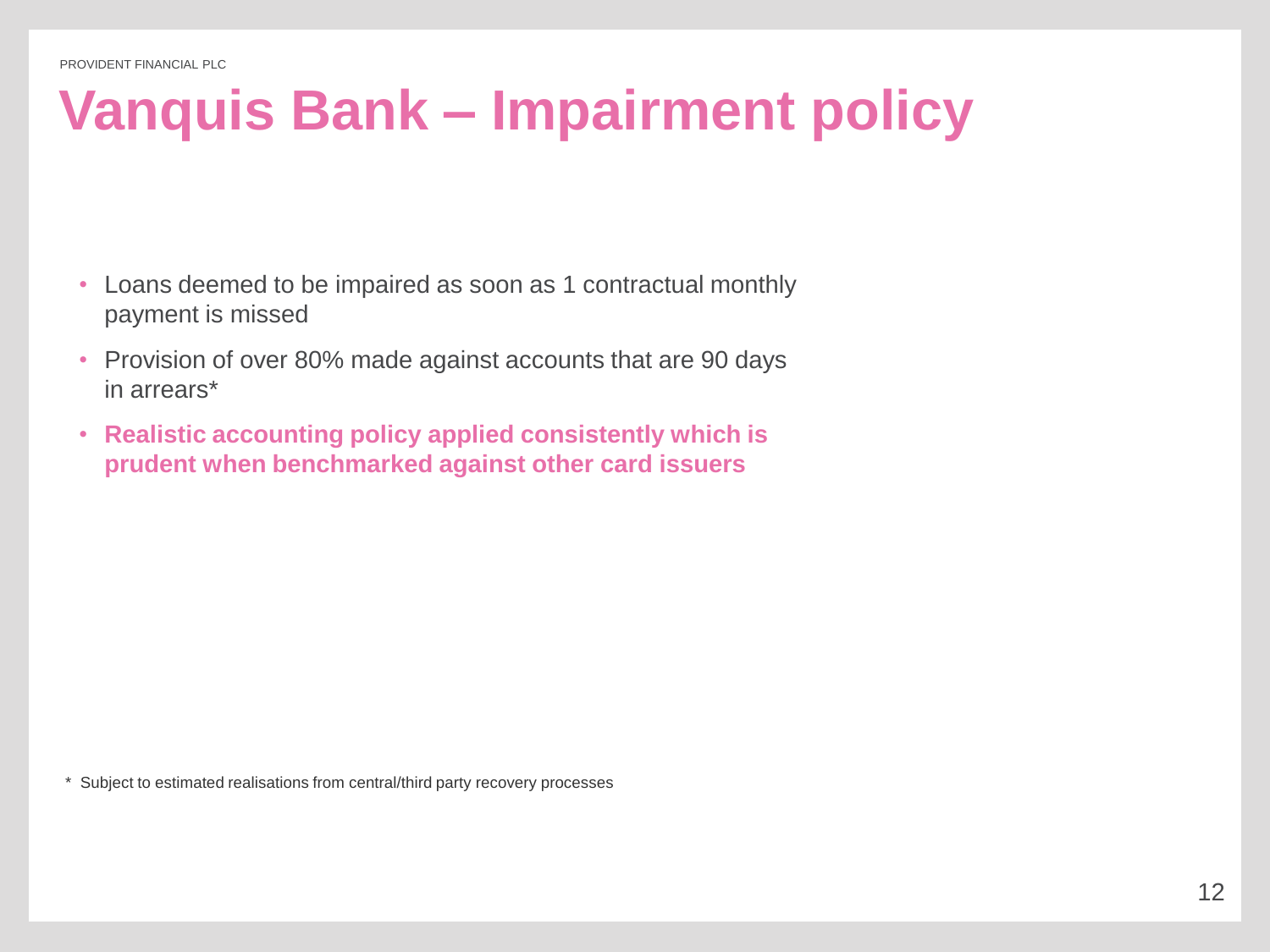## **Vanquis Bank – IFRS 7 disclosures**

| As at 30 June<br>% of receivables | 2012<br>$\frac{0}{0}$ | 2011<br>$\%$ |
|-----------------------------------|-----------------------|--------------|
| In order                          | 88.6                  | 87.9         |
| In arrears:                       |                       |              |
| - past due but not impaired       |                       |              |
| - impaired                        | 11.4                  | 12.1         |
| Total                             | 100.0                 | 100.0        |

• Favourable change in profile reflects record low delinquency for the business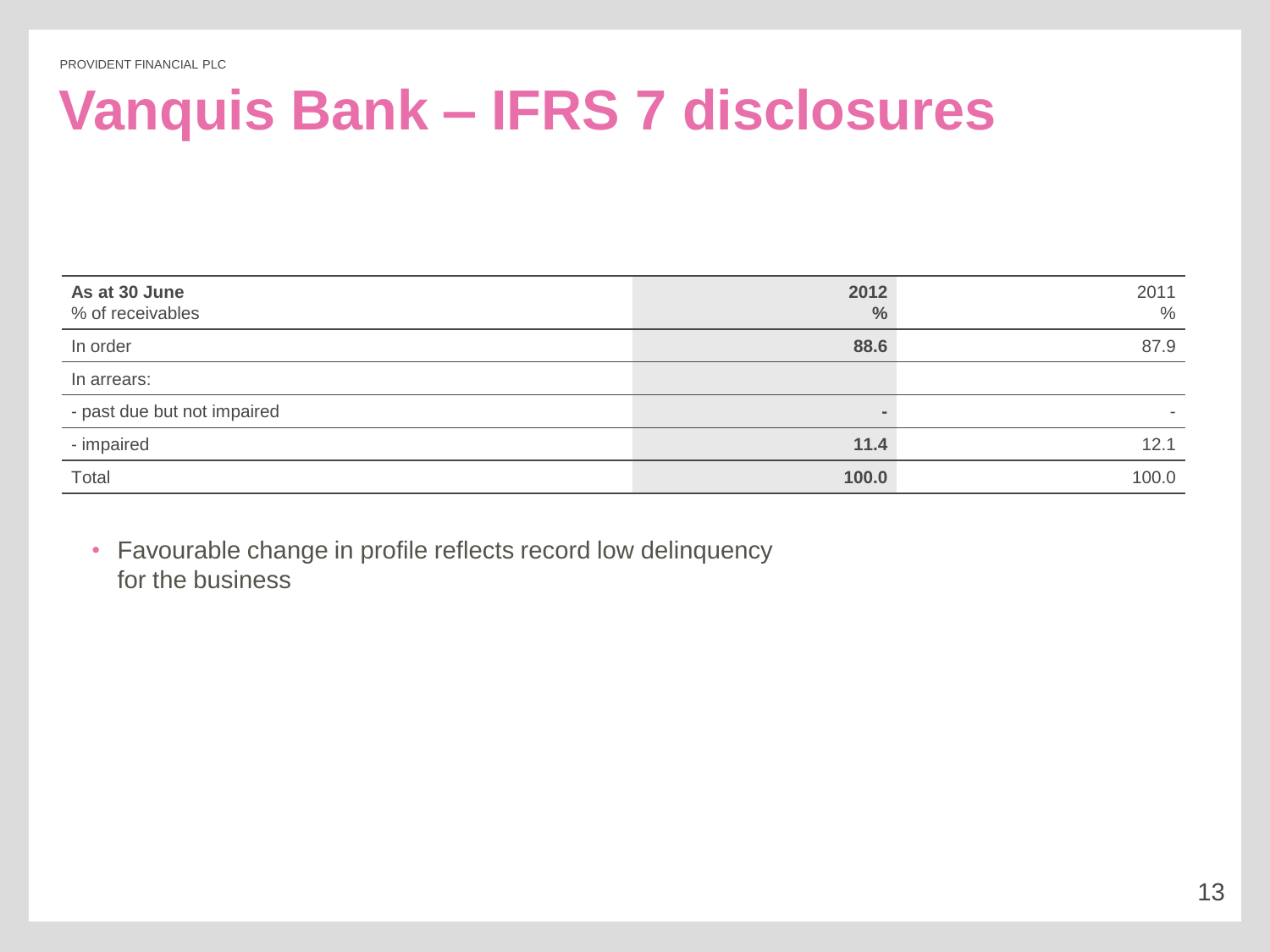### **Strong balance sheet**

| As at 30 June           | 2012<br>£m | 2011<br>£m |
|-------------------------|------------|------------|
| Receivables:            |            |            |
| - Home-collected Credit | 787.8      | 785.5      |
| - Real Personal Finance | 1.7        | 3.9        |
| - Vanquis Bank          | 525.1      | 380.1      |
| Total receivables       | 1,314.6    | 1,169.5    |
| Pension asset           | 24.6       | 58.9       |
| Liquid assets buffer    | 45.5       | 10.8       |
| Debt funding*           | (771.5)    | (930.6)    |
| Retail deposits         | (275.2)    |            |
| Other                   | (5.8)      | 9.9        |
| Net assets              | 332.2      | 318.5      |
|                         |            |            |
| Gearing** (times)       | 3.1        | 3.3        |

\* Excludes deferred fees and the fair value of derivatives

\*\* On a banking basis – Debt funding plus retail deposits, net of the liquid assets buffer divided by adjusted equity (excluding the pension asset and the fair value of derivatives both net of deferred tax)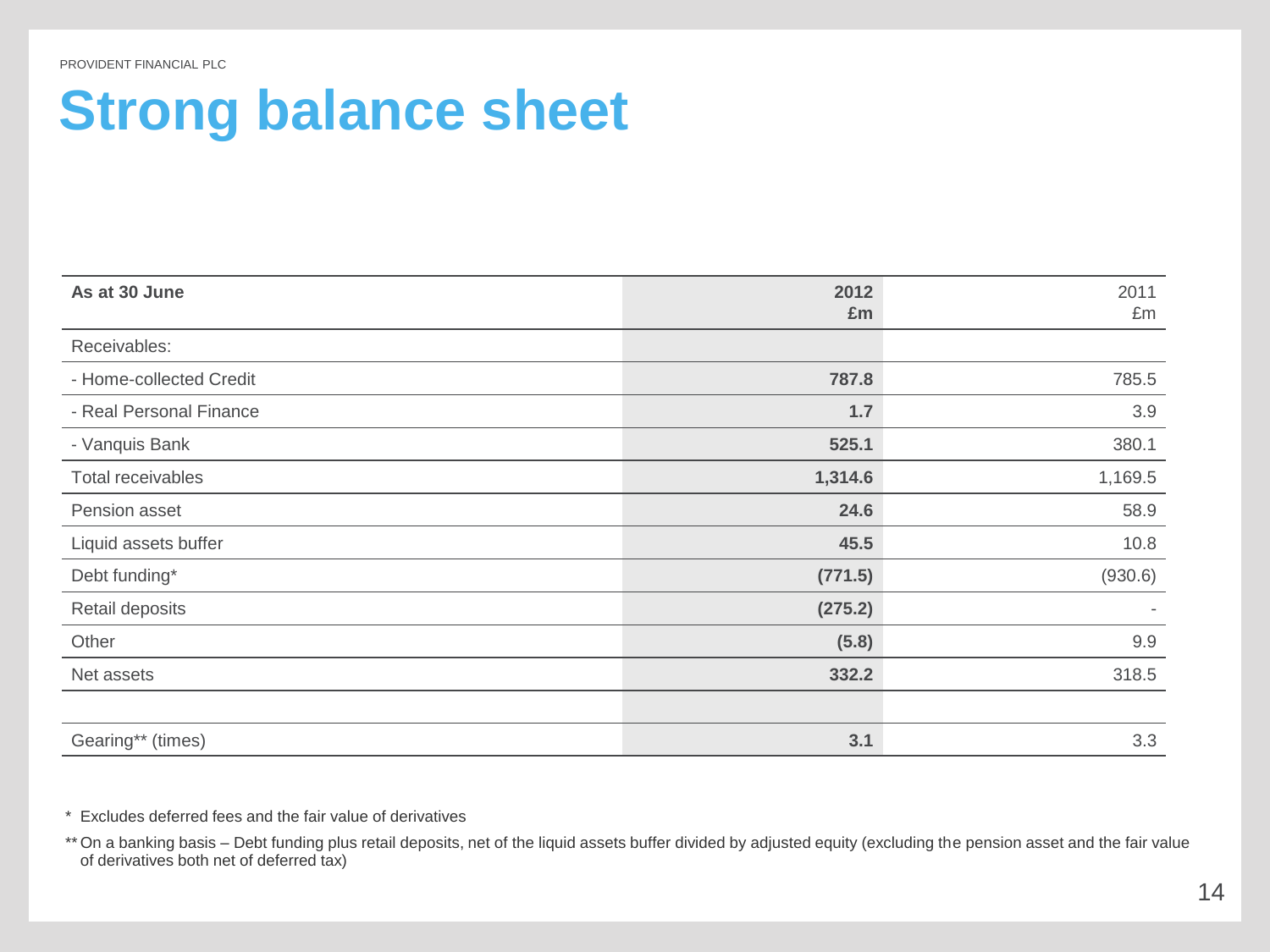### **Modest gearing levels**



Gearing (measured on a banking basis)

- Gearing at June 2012 of 3.1 times versus a banking covenant of 5.0 times
- Strong capital generation has funded dividends and growth as well as producing a modest reduction in gearing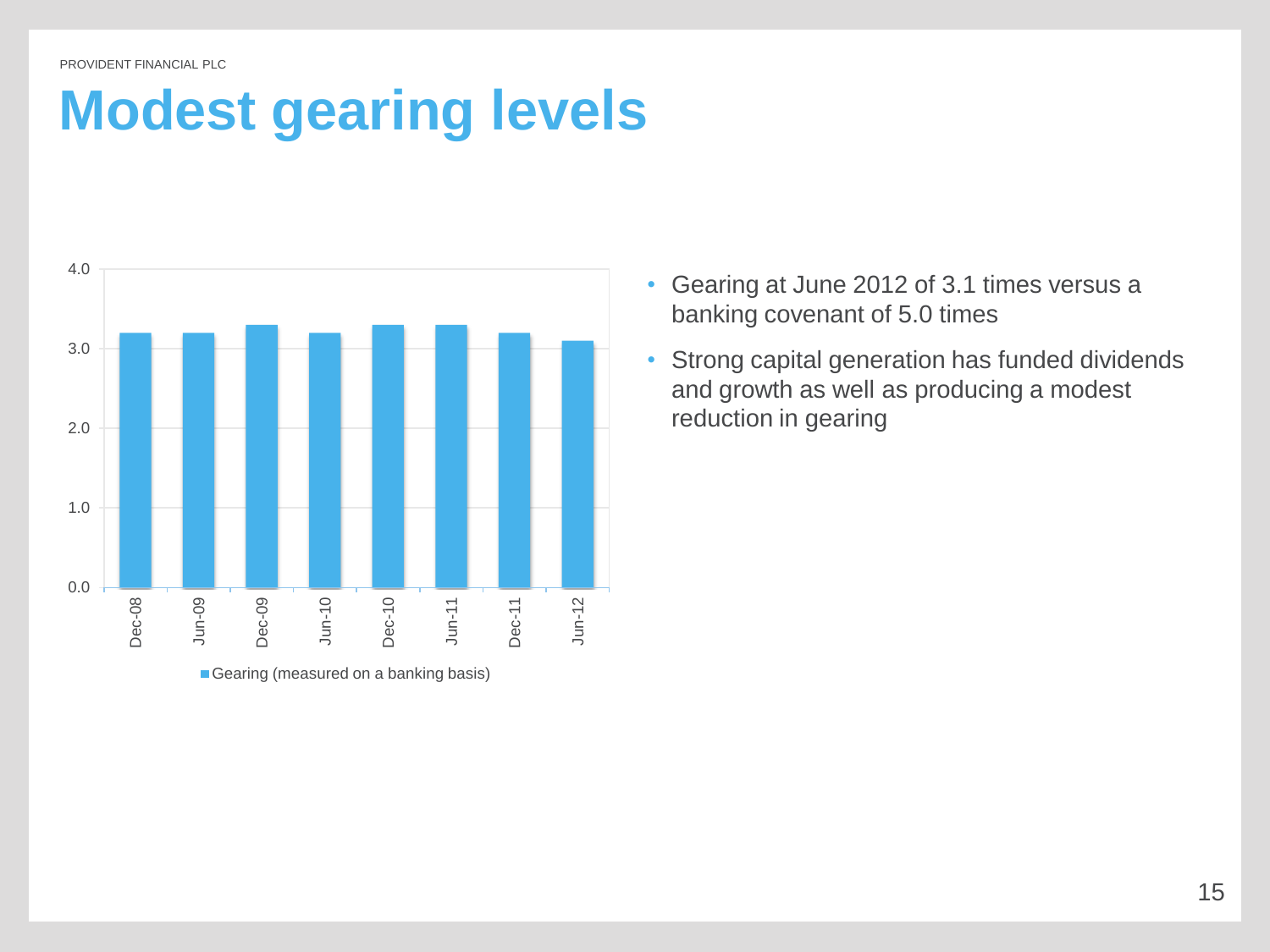### **Diversified funding base**

| As at 30 June 2012                                     | <b>Facilities</b><br>£m |
|--------------------------------------------------------|-------------------------|
| <b>Banks</b>                                           |                         |
| Core bank group                                        | 383                     |
|                                                        |                         |
| <b>Bonds and private placements</b>                    |                         |
| Senior public bond                                     | 250                     |
| M&G term loan                                          | 100                     |
| Other sterling/euro medium term notes                  | 40                      |
| Retail bonds                                           |                         |
| US private placements/residual subordinated loan notes | 93                      |
|                                                        | 678                     |
| <b>Vanquis Bank retail deposits</b>                    | 275                     |
| <b>Total committed facilities</b>                      | 1,336                   |
| <b>Headroom on committed facilities</b>                | 308                     |
|                                                        |                         |
| Additional retail deposits capacity*                   | 145                     |
| <b>Total funding capacity</b>                          | 1,481                   |
| Headroom plus retail deposits capacity**               | 442                     |

\* Additional capacity to take retail deposits based on 80% of Vanquis Bank receivables of £525.1m at 30 June 2012

\*\* After setting aside the liquid asset buffer - calculated as 15% of the additional deposits capacity multiplied by the current FSA transitional rate of 50%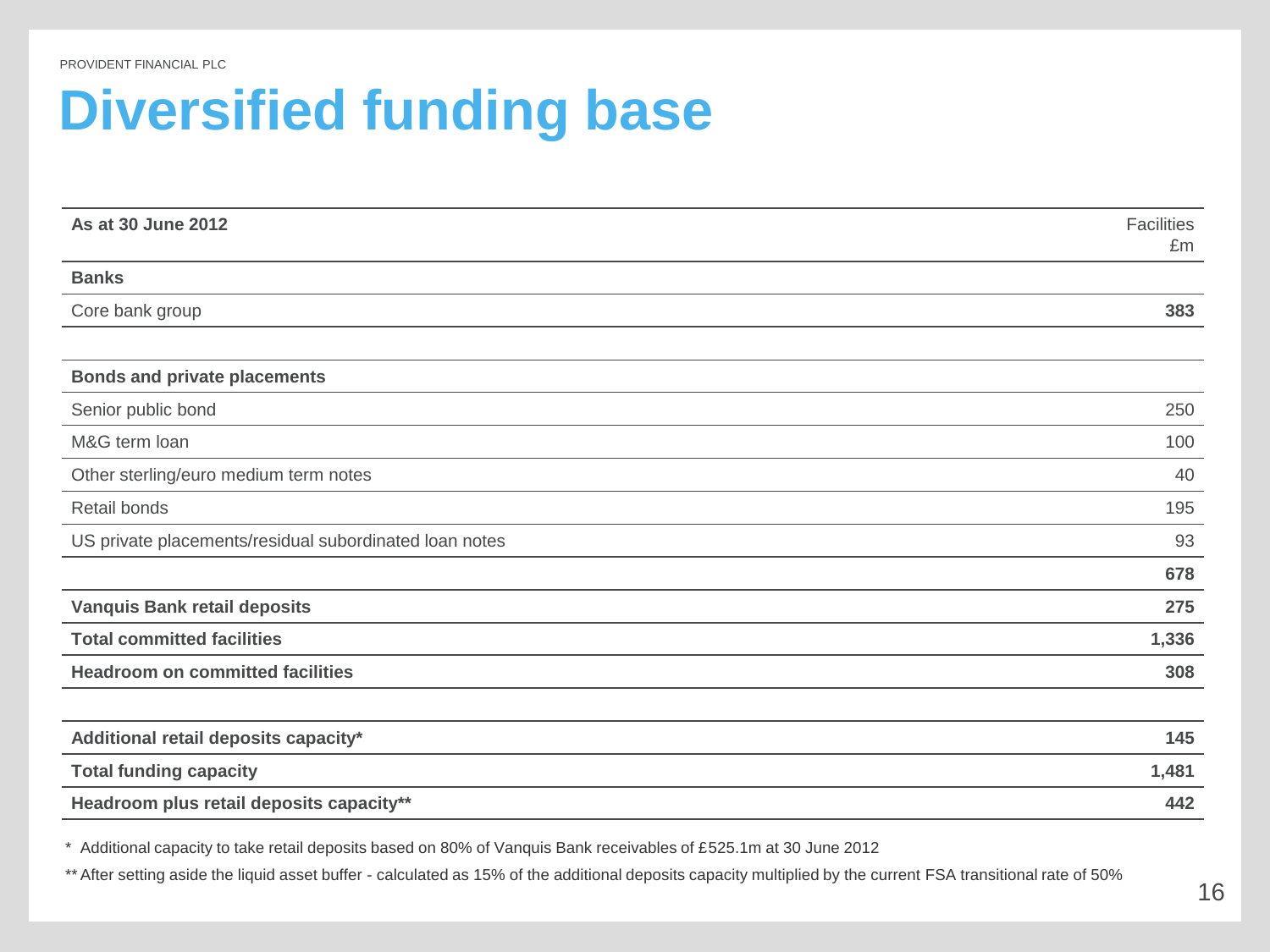#### **Maturity profile of debt**



- No further maturities in 2012
- 2013 and 2014 maturities restricted to £87m of private placements
- Headroom on committed facilities together with Vanquis Bank retail deposits programme provides funding into 2015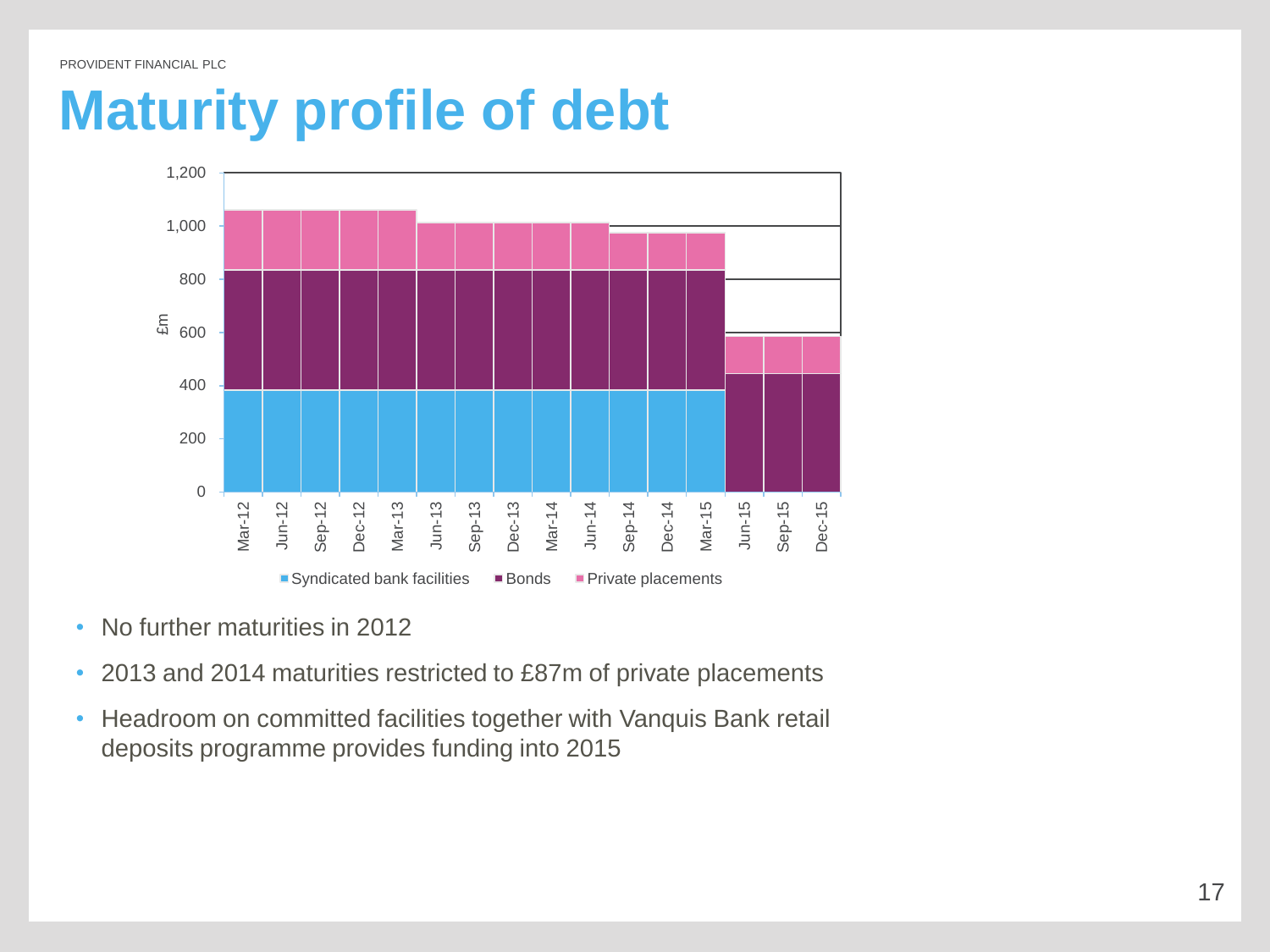## **Profile and maturity of retail deposits**

|                | Cumulative<br>$Dec-11$<br>£m | $Jan-12$<br>£m | Feb-12<br>£m | Mar-12<br>£m | Apr-12<br>£m | $May-12$<br>£m | $Jun-12$<br>£m | Total<br>£m | Annual<br>rates<br>$\%$ |
|----------------|------------------------------|----------------|--------------|--------------|--------------|----------------|----------------|-------------|-------------------------|
| <b>Product</b> |                              |                |              |              |              |                |                |             |                         |
| 1 year         | 32.6                         | 5.3            | 4.1          | 5.8          | 0.8          | 0.6            | 0.4            | 49.6        | 3.20-3.55               |
| 2 year         | 74.5                         | 11.6           | 6.9          | 2.9          | 0.4          | 1.9            | 0.7            | 98.9        | $3.51 - 4.05$           |
| 3 year         | 18.3                         | 12.8           | 15.9         | 6.5          | 3.2          | 3.0            | 0.2            | 59.9        | $3.61 - 4.15$           |
| 5 year         | 14.3                         | 11.1           | 9.8          | 6.8          | 12.1         | 10.7           | 2.0            | 66.8        | 4.06-4.65               |
| Total          | 139.7                        | 40.8           | 36.7         | 22.0         | 16.5         | 16.2           | 3.3            | 275.2       |                         |
| Cumulative     | 139.7                        | 180.5          | 217.2        | 239.2        | 255.7        | 271.9          | 275.2          | 275.2       |                         |

- Flow of deposits curtailed from April following £120m retail bond in **March**
- Weighted average period to maturity of 27 months at June 2012
- Average interest rate payable on deposits of 4.0% producing cost of 4.15% after including drag from holding liquid assets buffer
- Target of £300m deposits by December 2012
- No requirement to fund up to permitted 80% of receivables until latter part of 2013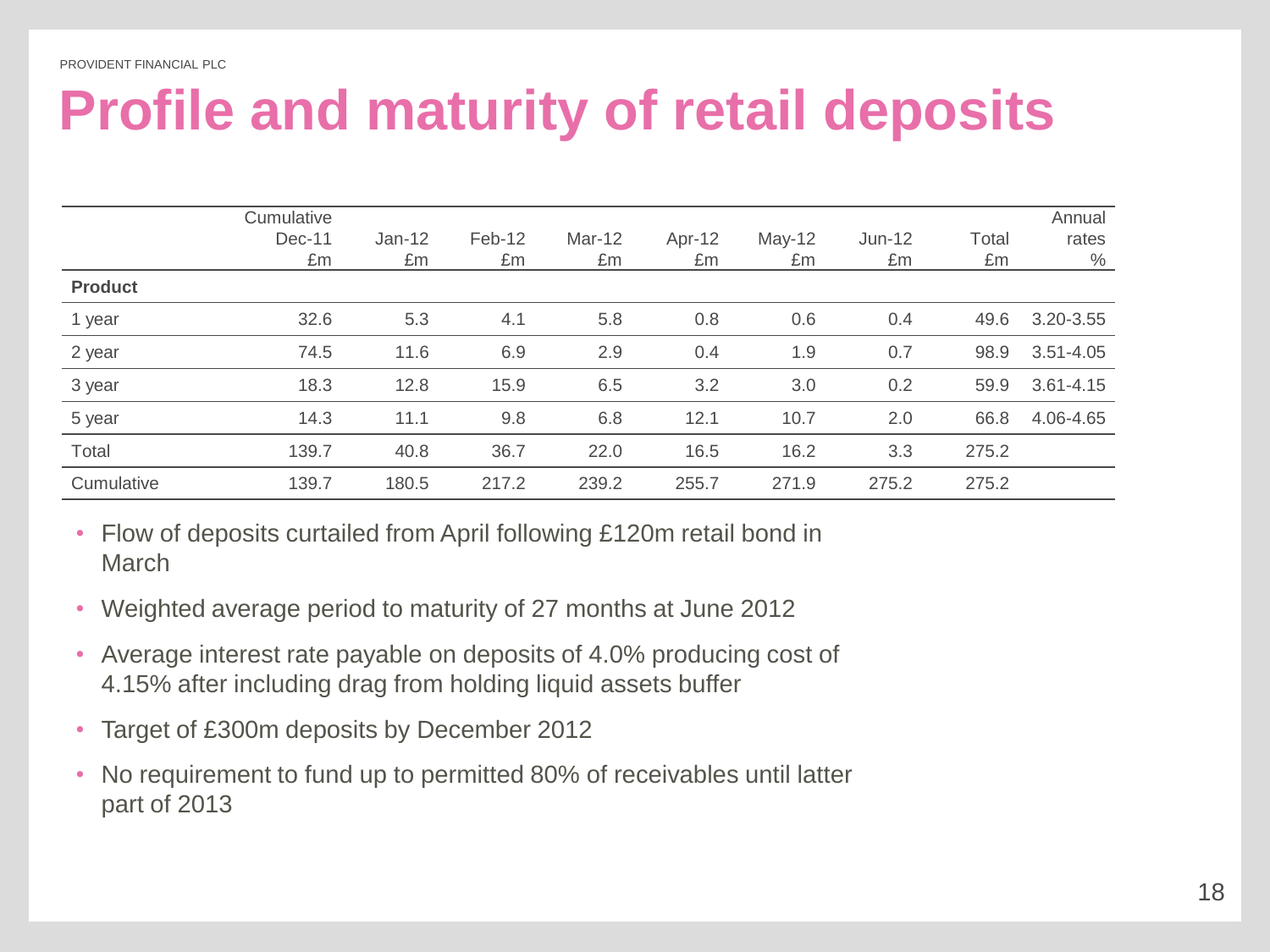### **Alignment of dividend policy, gearing and growth**

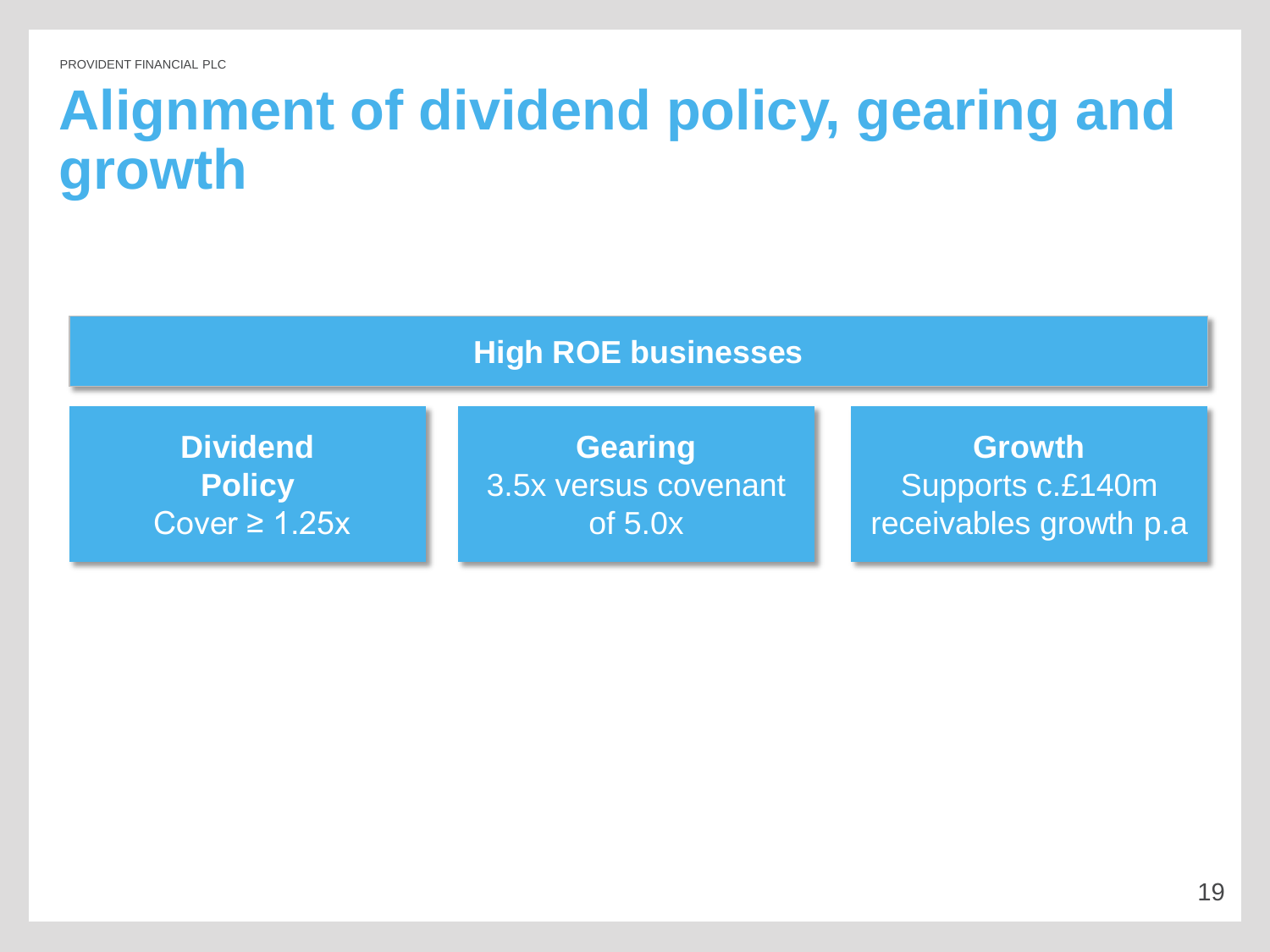## **Strong capital generation**

| 12 months ended   | 30 June<br>2012<br>£m | 31 December<br>2011<br>£m |
|-------------------|-----------------------|---------------------------|
|                   |                       |                           |
| CCD               | 115.4                 | 107.3                     |
| Vanquis Bank      | 28.1                  | 14.8                      |
| Central           | (20.0)                | (12.0)                    |
| Capital generated | 123.5                 | 110.1                     |
|                   |                       |                           |
| Dividends payable | (96.9)                | (93.0)                    |
|                   |                       |                           |
| Capital retained  | 26.6                  | 17.1                      |
|                   |                       |                           |
| Gearing (times)   | 3.1                   | 3.3                       |

- Strength of capital generation reflects:
	- Increase in return on capital at Vanquis Bank
	- Stable, high return on capital in CCD
- Capital generation comfortably funds the cost of the dividend
	- Modest reduction in gearing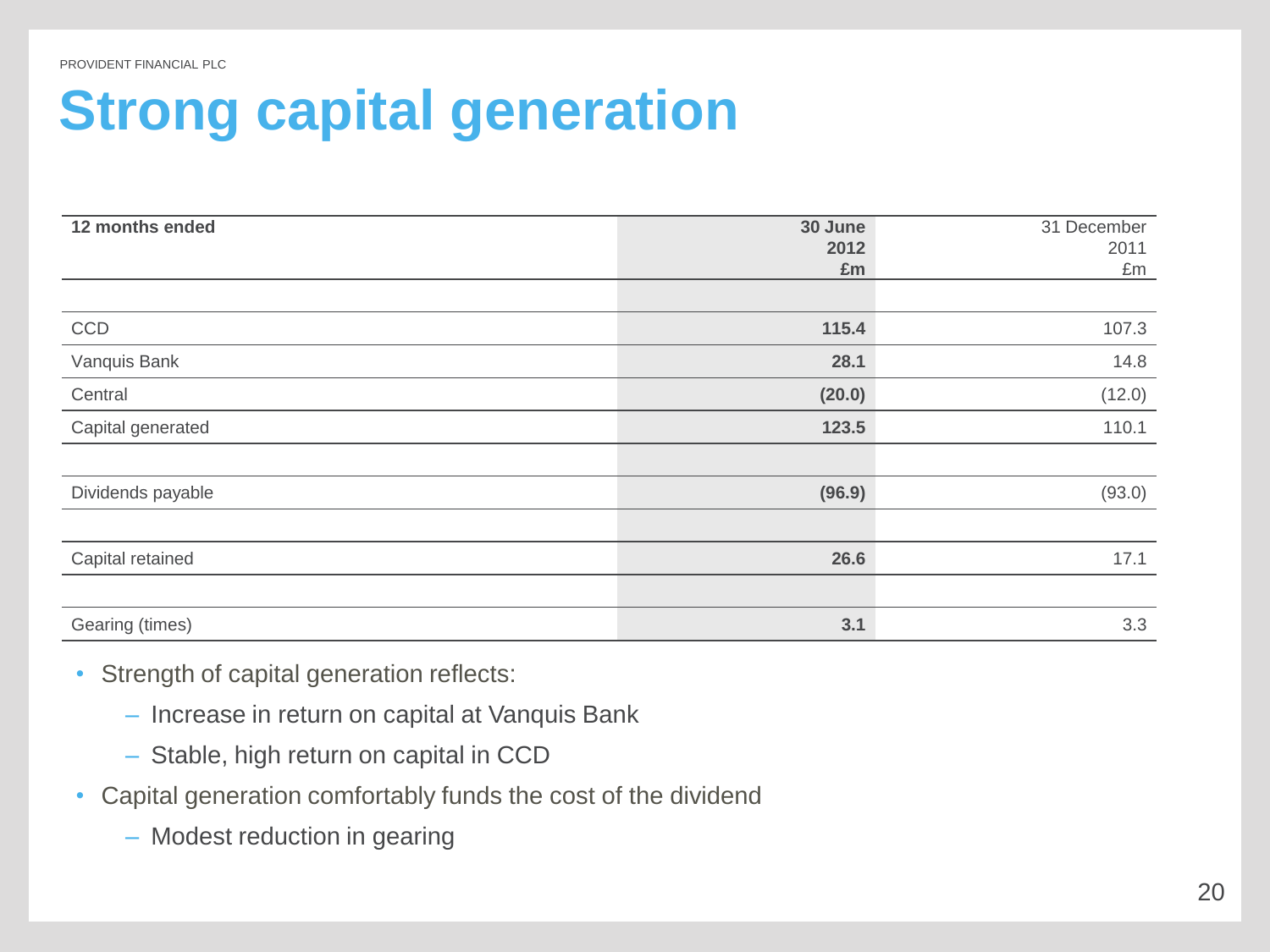### **Regulatory update**

- Draft Financial Services Bill published in January 2012
	- Bill framed to enable a 'lift and shift' approach to credit regulation
	- Consumer Credit Act regime retained but OFT replaced with Financial Conduct Authority
	- Government committed to securing passage by end of 2012 with change to credit regulation implemented by 2014
- Bristol University Personal Finance Research Centre study into a variable cap on the total cost of credit is continuing
	- Progress update published on 24 May dealt largely with methodology and approach adopted
	- Final report due at end of summer
- Final guidance on joint consultation document published by FSA and OFT in relation to payment protection products is expected to be published by end of summer
- Received maximum rating score of 100 and ranked joint first globally amongst financial services companies in the FTSE4Good Index Series for second consecutive year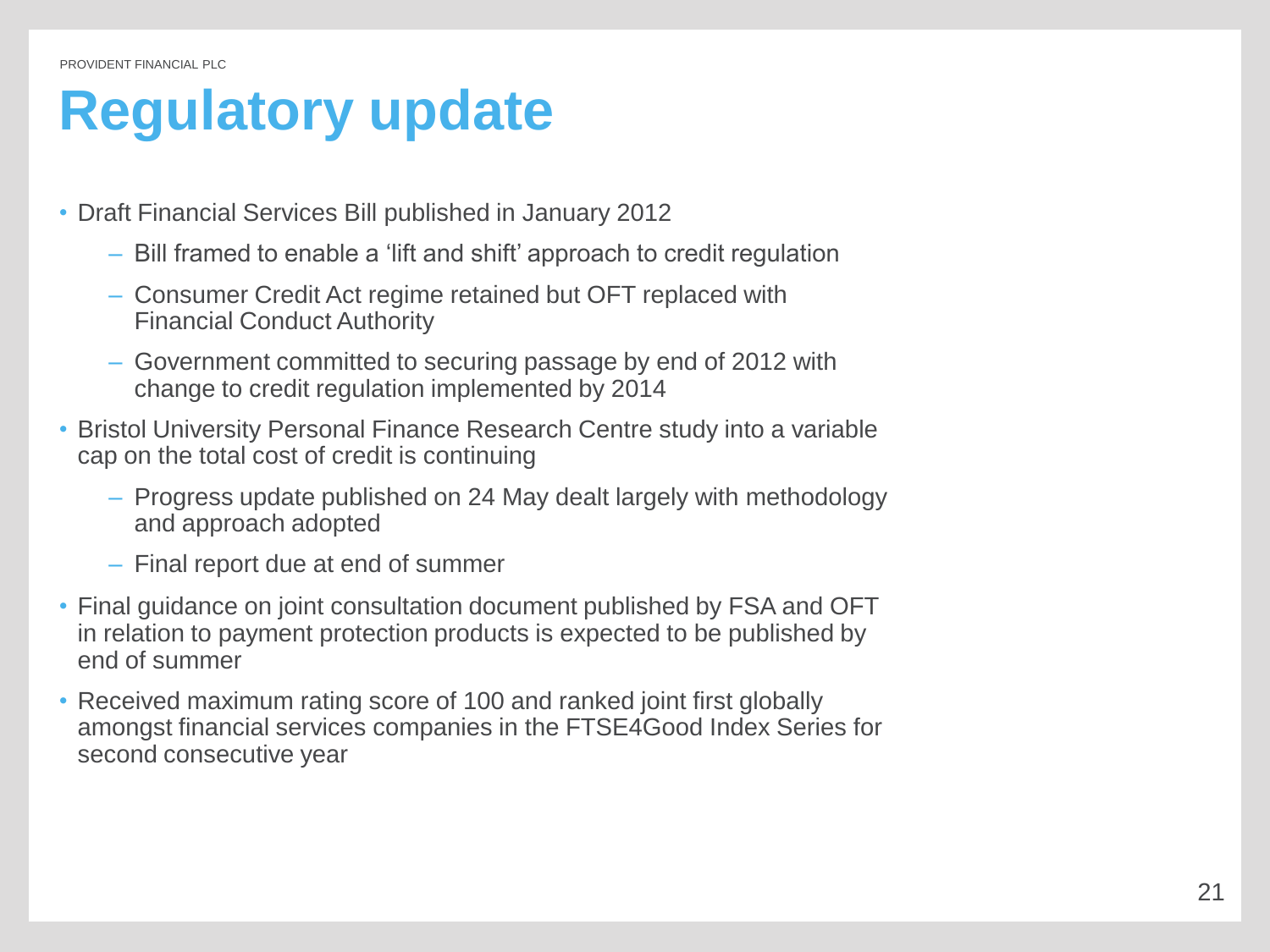## **Vanquis Bank – UK**



#### **Customer numbers ('000)**



#### **Average balance (£)**

- Vanquis Bank has the potential for:
	- 1.0 to 1.2 million customers with
	- An average balance of between £800-£1,000
	- Generating approximately £1bn of receivables
	- Maintaining a minimum return on equity of at least 30%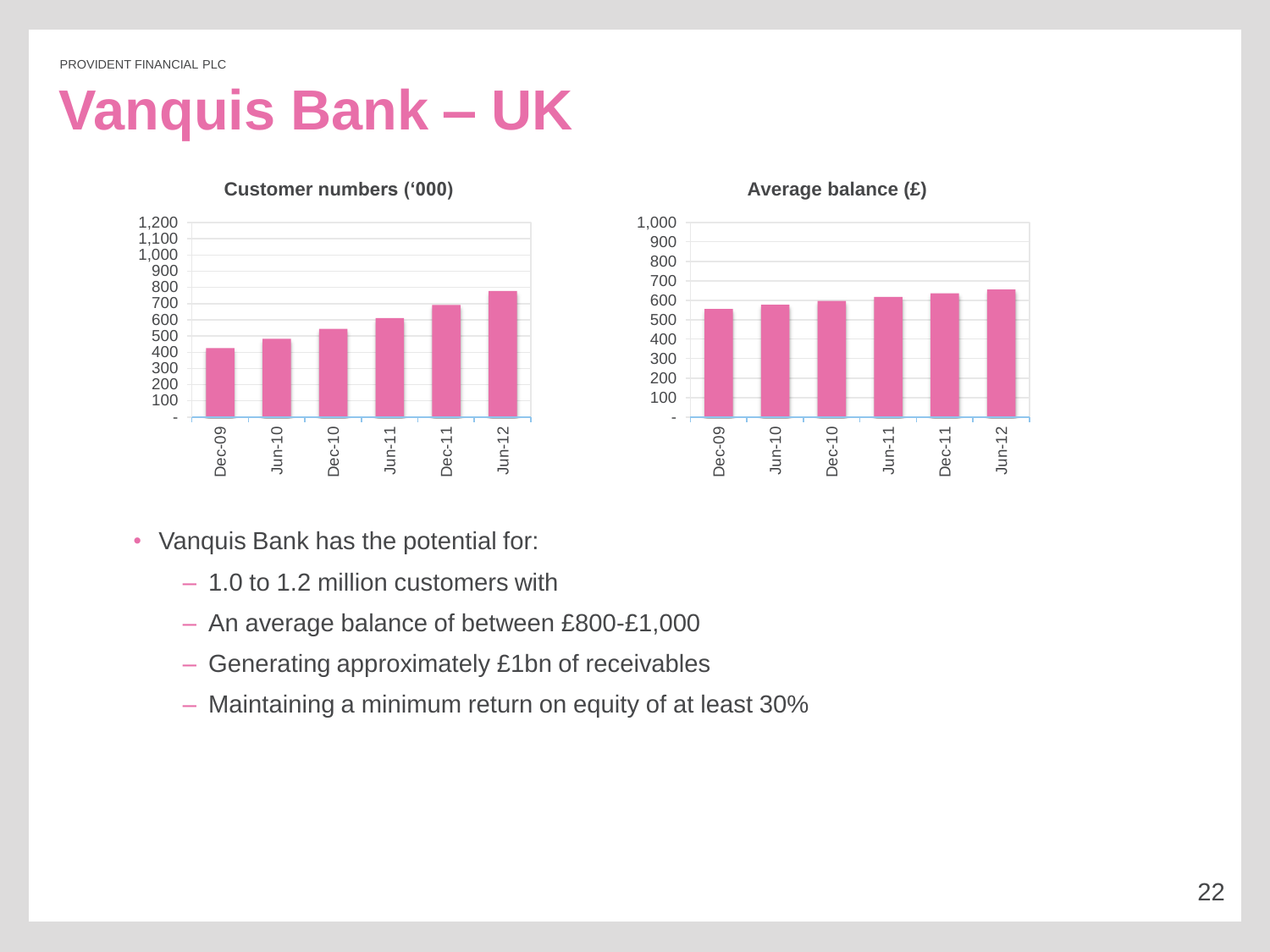## **Vanquis Bank – Poland**

- Market opportunity:
	- 38 million population with under-served non-standard market of up to 15 million
	- Stable economy and regulatory environment
	- Very good feedback from customer forums on card proposition
	- Strong leverage off UK systems platform, processes and intellectual property
	- Passporting of UK banking licence would allow funding through local currency deposit taking in due course
- Progress to date:
	- UK and Polish regulatory approvals in place
	- Infrastructure established and successfully tested
	- Dedicated resource in place including experienced Polish marketing team and call centre staff (Chatham)
	- First cards issued in June
	- Polish website development close to completion
	- Quality of Polish credit bureau (BIK) data appears fit for purpose
- Pilot will run for 12 months and comprise c.10,000-15,000 accounts, £2m-£3m of receivables and an investment in 2012 of c.£3m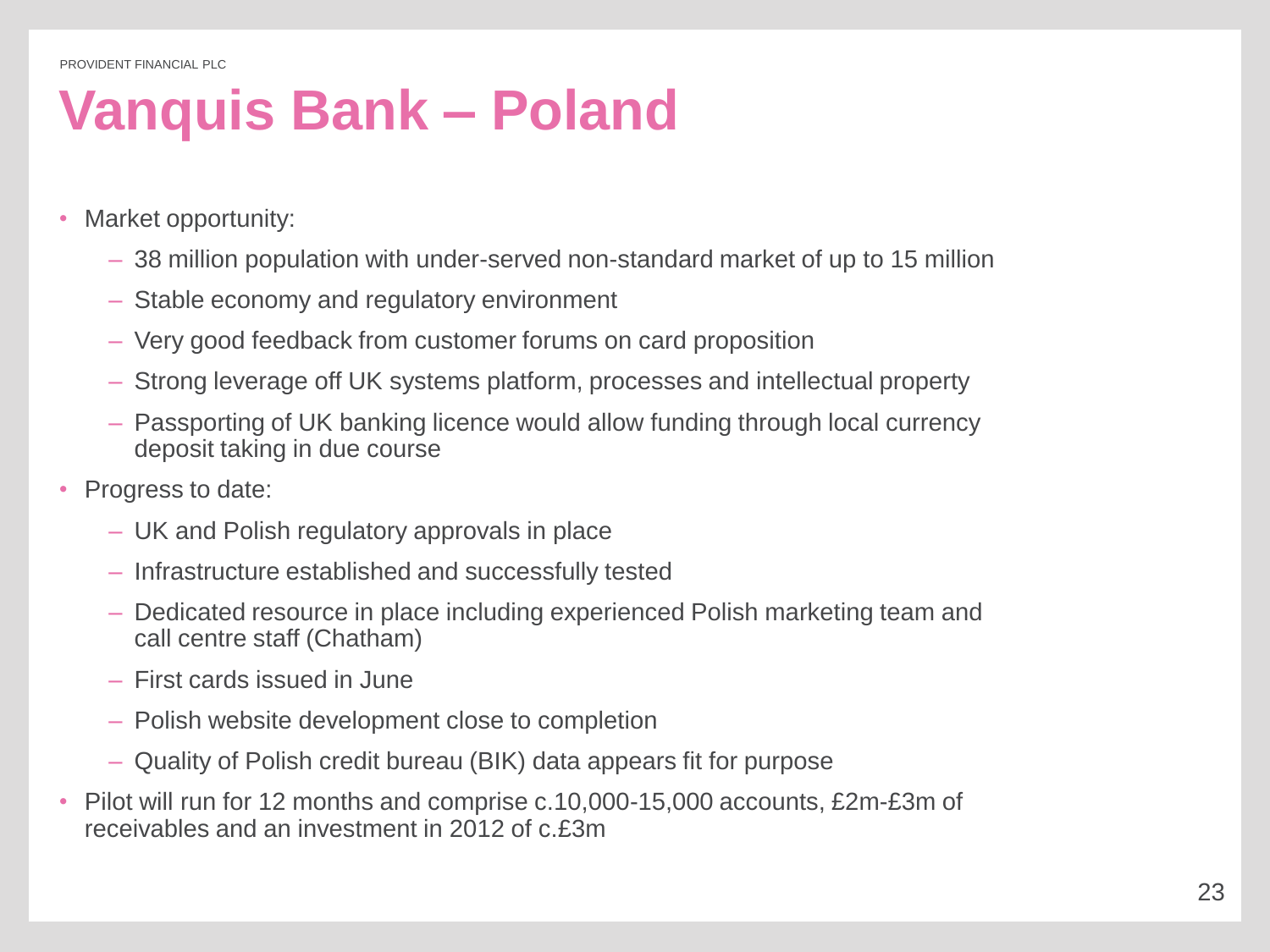## **Consumer Credit Division**

- The business is continuing its programme of initiatives to deliver sustainable growth, including:
	- Expanding the geographic footprint through the creation of more branches
	- Ongoing product innovation, including the imminent launch of the One Card
	- Upgrading the profile and improving the retention of agents
	- Enhancing processes across the branch and agent network whilst accommodating increased regulatory requirements
	- A modest increase in sales and marketing activity from June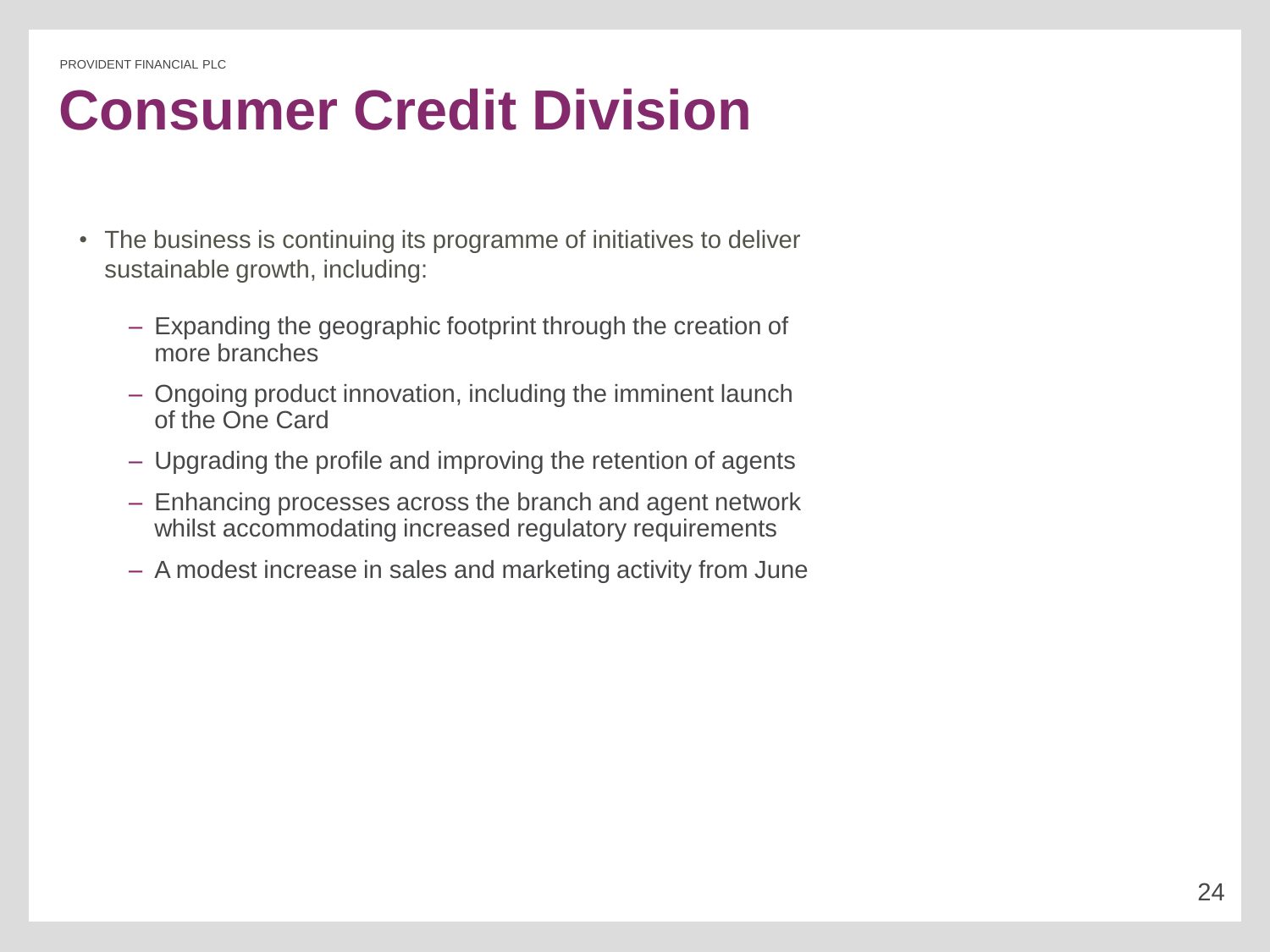#### **Outlook**

- Stable performance of CCD and strong growth and returns being delivered by Vanquis Bank provide sound basis for delivering good quality growth for 2012 as a whole
- Strong, diversified funding base that allows the group to meet contractual debt maturities and execute in full on growth plans into 2015
- No change to the group's cautious stance on extending credit in current economic environment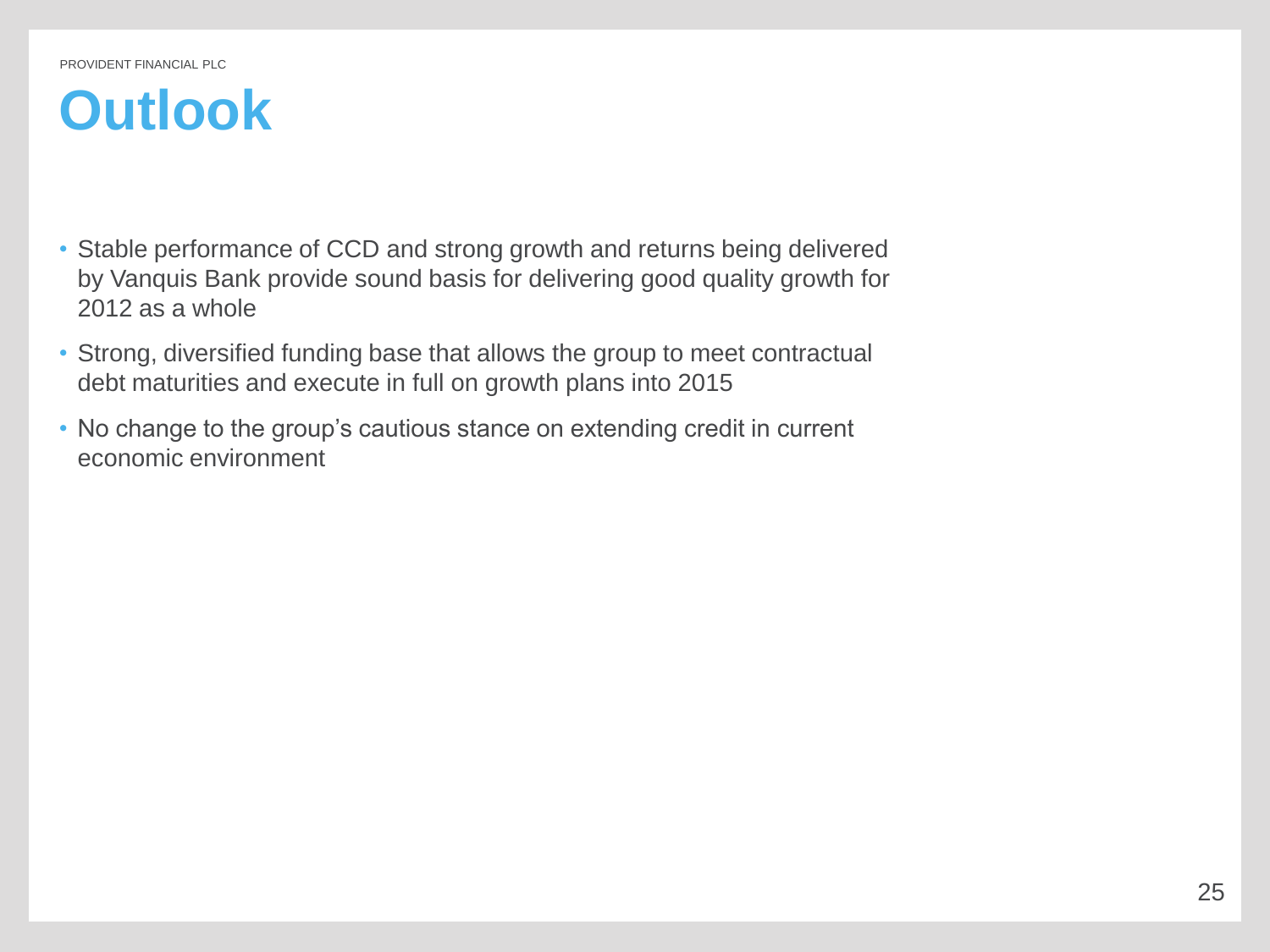# **APPENDIX**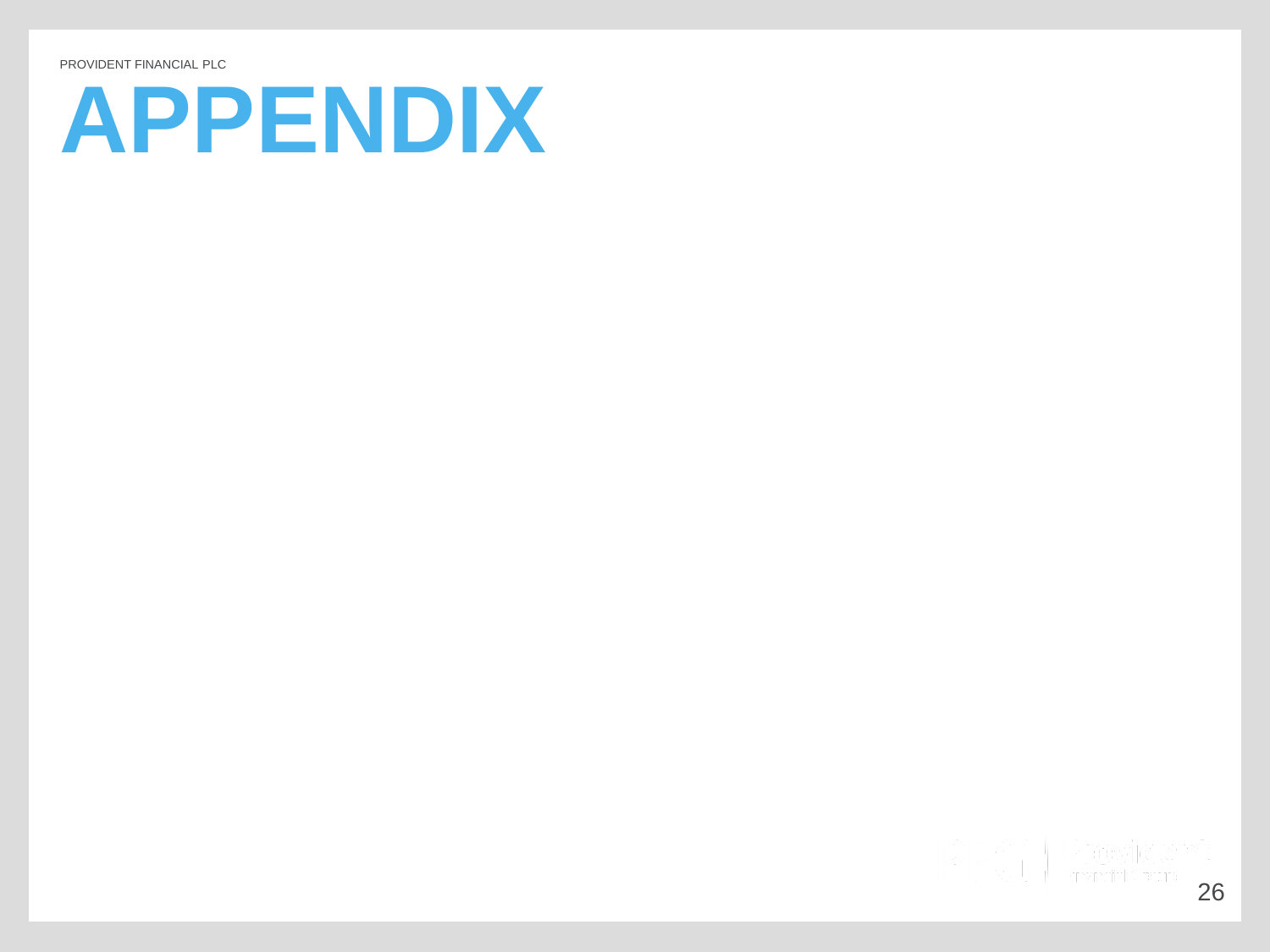### **Home-collected Credit – Providing a valued community service**

- Community based model business conducted face-to-face by agents who typically live in the communities they serve
- Provides access to credit for those who might otherwise be financially excluded
- Endorsement from key regulatory bodies
- Over 90% of customers are satisfied or very satisfied with Provident's Home-collected Credit service
- Member of the Dow Jones Sustainability World Index, the Dow Jones STOXX Sustainability Index and the FTSE4Good Index
- Received maximum rating score of 100 and ranked joint first globally amongst financial services companies in the FTSE4Good Index Series for two consecutive years

Meeting the needs of the community with exceptionally high levels of customer satisfaction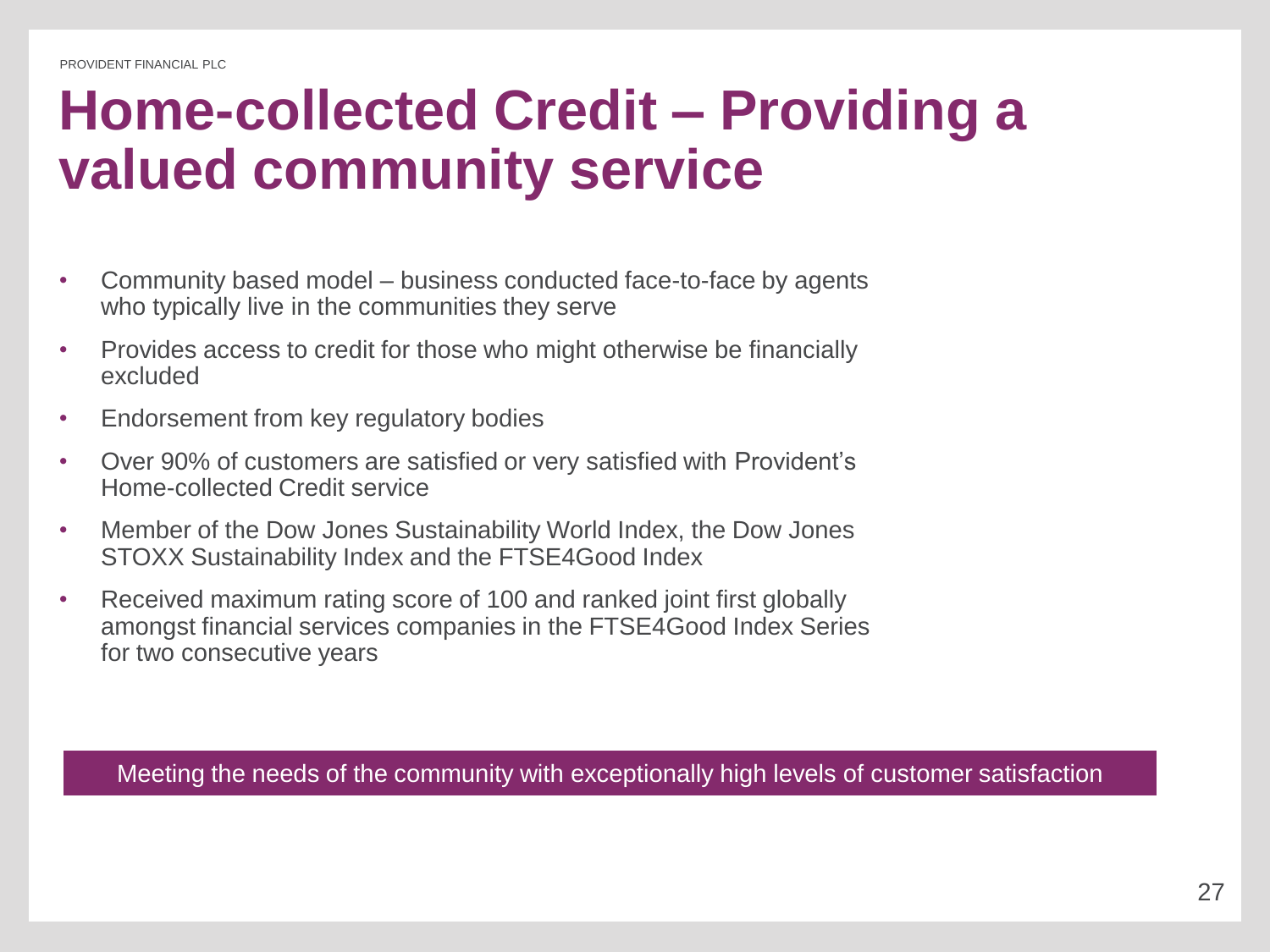#### **Home-collected Credit – Providing a valued community service**



Typical uses of Home-collected Credit:

- Seasonal expenditure
- One-off purchases (e.g. major appliances or unexpected car repairs)
- Day-to-day living expenses **x**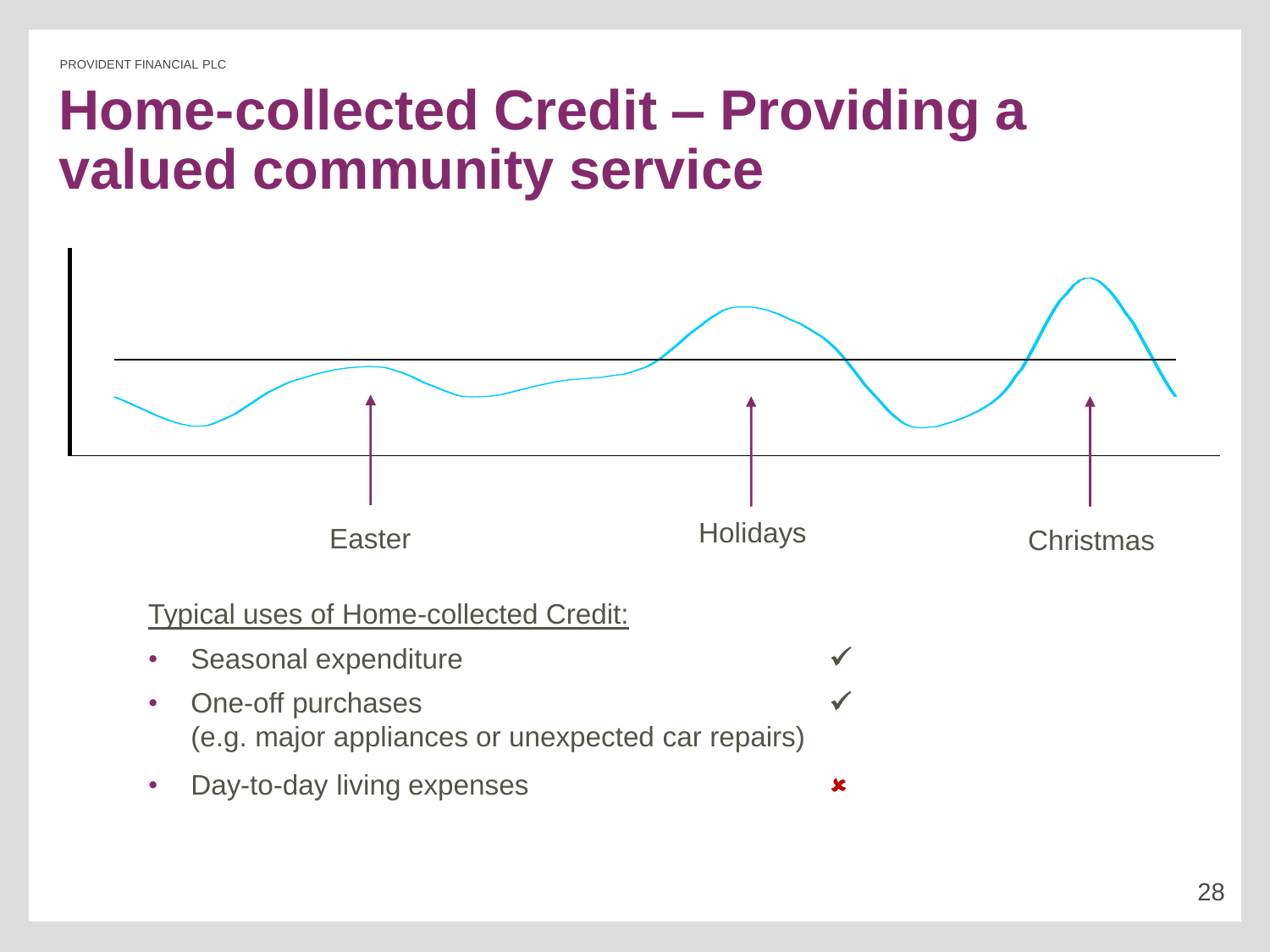### **Home-collected Credit – Business dynamics**

| Simple, transparent<br>financial products | Small (typically £500), short-term (typically 1 year) and affordable (typically<br>$\bullet$<br>£17 per week) unsecured loans<br>Fixed weekly repayments that do not change, even if payments are<br>$\bullet$<br>missed. No hidden charges, arrangement fees or penalties<br>Products are priced appropriately to reflect in particular the size of the<br>$\bullet$<br>loans, the method of collection and the risk of default |
|-------------------------------------------|----------------------------------------------------------------------------------------------------------------------------------------------------------------------------------------------------------------------------------------------------------------------------------------------------------------------------------------------------------------------------------------------------------------------------------|
| <b>Strong customer</b><br>relationships   | • Weekly face-to-face visits between agent and customer (90 million visits<br>each year) build strong and trusted relationships, which drives robust<br>underwriting, customer satisfaction and collections performance                                                                                                                                                                                                          |
| <b>Market-leading</b><br>position         | • c.60% market share allows our 10,000 agents to have enormous<br>knowledge of the local environment, but also with a national support and<br>credit systems framework                                                                                                                                                                                                                                                           |
| <b>Operational structure</b>              | Hierarchical field structure provides a robust framework to control and<br>$\bullet$<br>manage the network of agents with weekly review meetings<br>Important to ensure sufficient operational resource to manage collections,<br>$\bullet$<br>through the cycle, for lending made<br>Extremely responsive to changes in local economic environment                                                                              |
| <b>Strong control</b><br>environment      | Agent commission almost entirely based on collections and not lending<br>Managed and operated as a cash-based business<br>۰<br>Extensive independent audit checks on agents and field network<br>$\bullet$                                                                                                                                                                                                                       |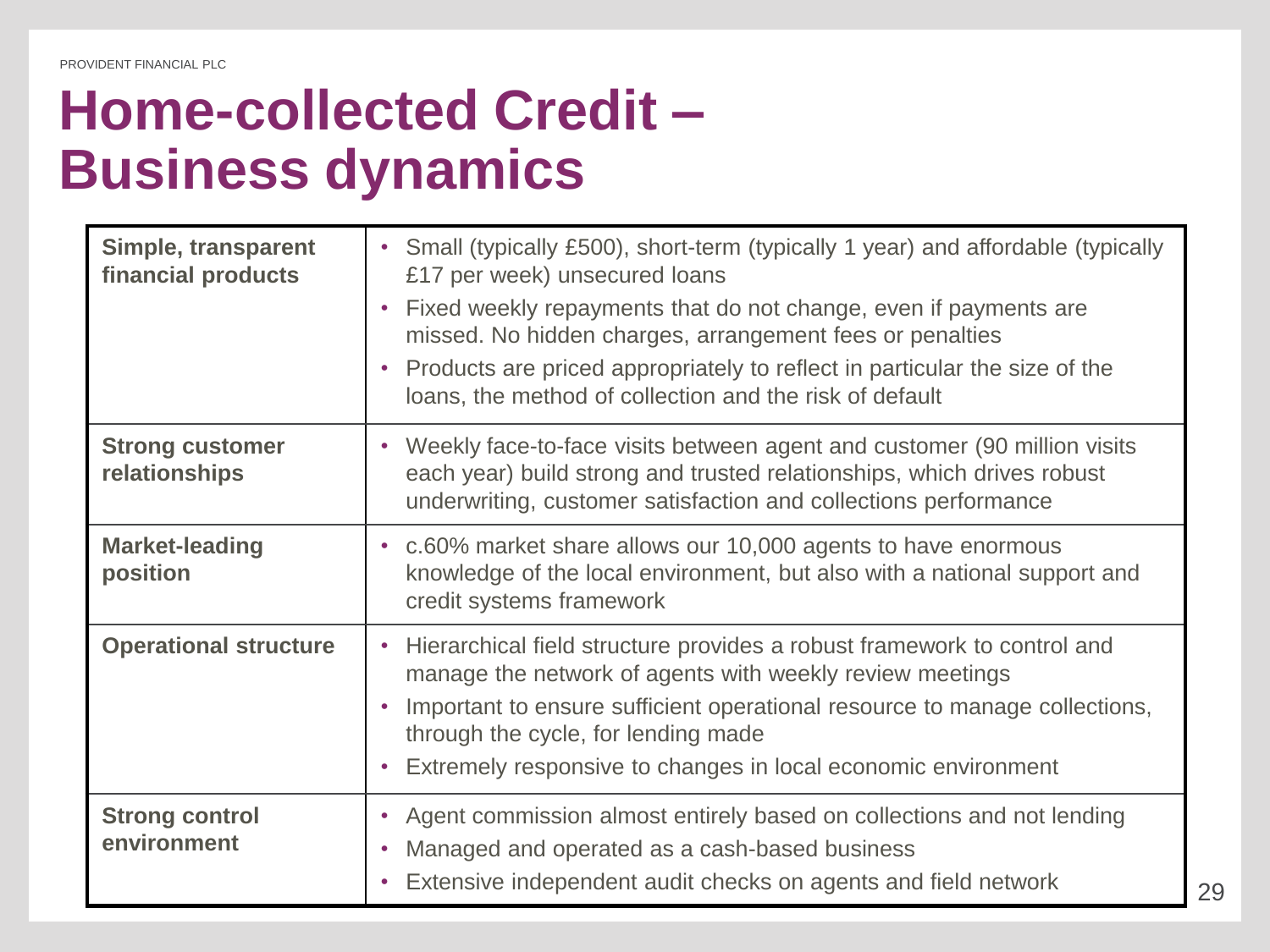#### **Vanquis Bank – Revolving, VISA-branded credit card**

- Developed organically, rolled-out in 2005
- Holds a banking licence and regulated by the FSA
- Broke even in 2007
- Strong profits growth through the economic downturn
- Around 800,000 UK customers
- Small credit lines focussed upon customers with limited over indebtedness
- High levels of credit utilisation
- Typical APR 39.9%
- Yield on receivables book >50%
- Commenced retail deposit taking in July 2011
- Potential to grow to 1m 1.2m customers with a receivables book of £1bn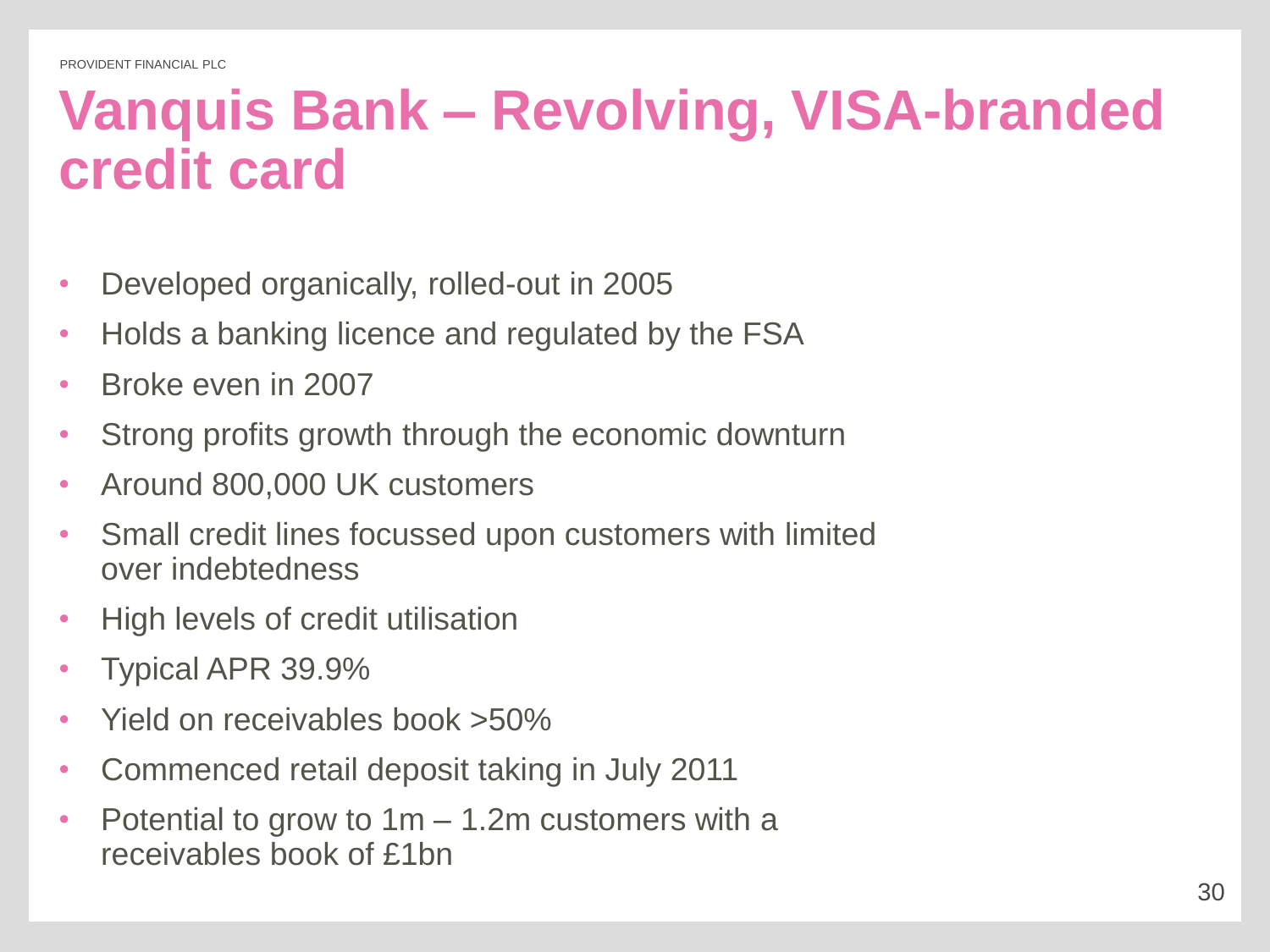## **Vanquis Bank – Business dynamics**

| <b>Low and Grow</b><br>strategy                                           | Customers are introduced with a small credit limit (typically £250)<br>۰<br>Growth in balance, dependent upon performance, to average credit line of<br>$\bullet$<br>circa £950                                                                                                                      |
|---------------------------------------------------------------------------|------------------------------------------------------------------------------------------------------------------------------------------------------------------------------------------------------------------------------------------------------------------------------------------------------|
| <b>Targeted customer</b><br>profile                                       | Typical customers are non homeowners with an annual income of £15k to<br>$\bullet$<br>£30k with low levels of other indebtedness<br>Customer segment is well understood and the risk is priced accordingly<br>$\bullet$<br>(typical APR $39.9\%$ )                                                   |
| <b>Sophisticated</b><br>underwriting<br>techniques and<br>high quality MI | Balanced scorecard with credit reference information for all applications<br>$\bullet$<br>Low and grow strategy means that behavioural scorecard is used for large<br>$\bullet$<br>portion of the exposure                                                                                           |
| <b>Conservative</b><br>approach to risk                                   | 80% decline rate reflects the desire to maintain quality and specific target<br>$\bullet$<br>market<br>Relatively low average balances (c.£650) and minimum monthly repayment<br>$\bullet$<br>(c.E30)<br>Proactive management of card utilisation (75-80%) and undrawn line<br>$\bullet$<br>exposure |
| <b>Competitive</b><br>position                                            | Mainstream competitors have exited the market and, therefore, customers<br>$\bullet$<br>typically have limited other sources of credit available<br>Potential to grow to $1m - 1.2m$ customers with a receivables book of £1bn<br>$\bullet$                                                          |